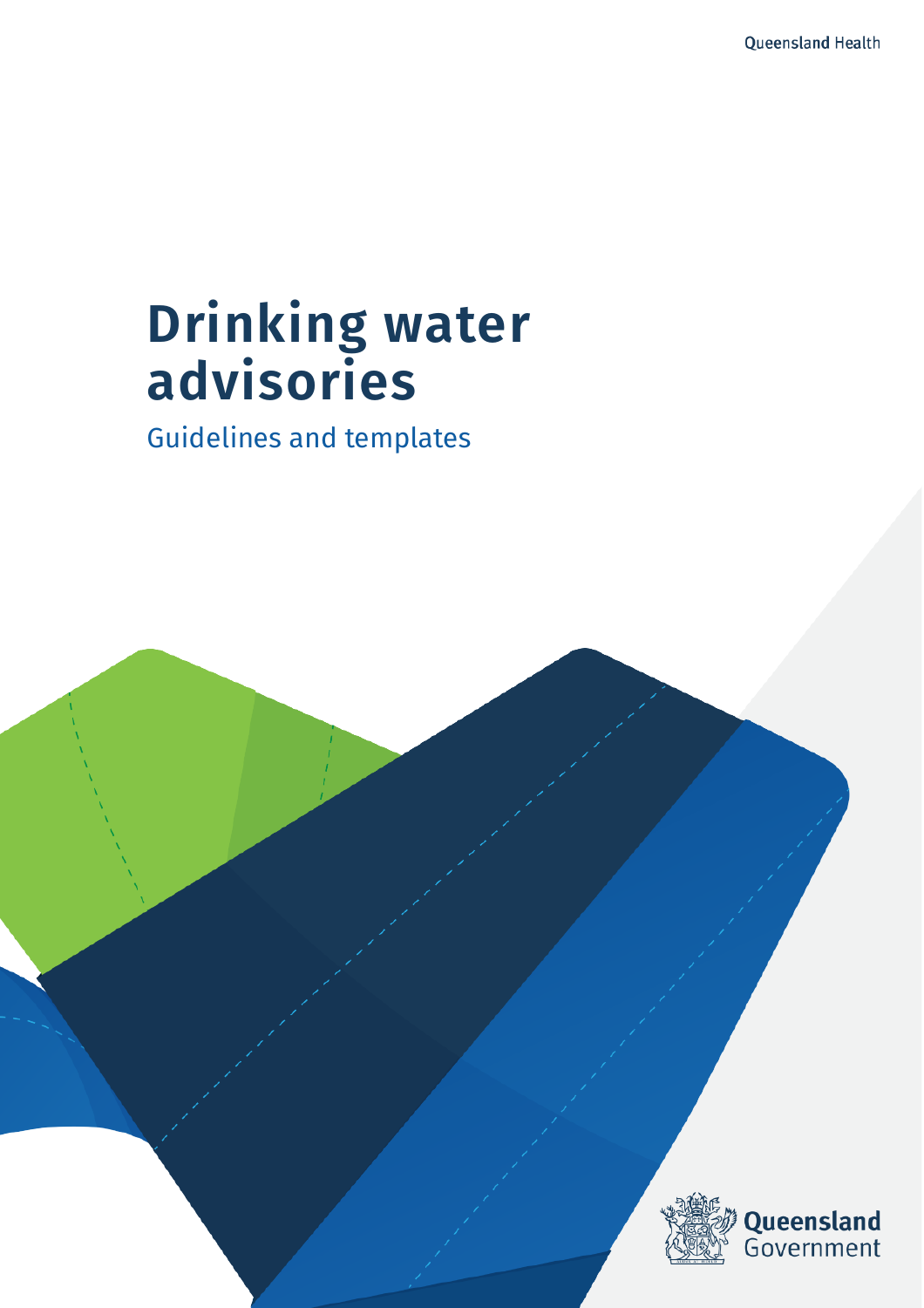### Drinking water advisories – Guidelines and templates Published by the State of Queensland (Queensland Health), December 2018



This document is licensed under a Creative Commons Attribution 3.0 Australia licence. To view a copy of this licence, visit creativecommons.org/licenses/by/3.0/au © State of Queensland (Queensland Health) **2018**

You are free to copy, communicate and adapt the work, as long as you attribute the State of Queensland (Queensland Health).

#### For more information contact:

Water Unit, Department of Health, GPO Box 48, Brisbane QLD 4001, email [waterquality@health.qld.gov.au,](mailto:waterquality@health.qld.gov.au) phone (07) 3328 9310.

#### An electronic version of this document is available at [www.health.qld.gov.au](http://www.health.qld.gov.au/)

Disclaimer:

The content presented in this publication is distributed by the Queensland Government as an information source only. The State of Queensland makes no statements, representations or warranties about the accuracy, completeness or reliability of any information contained in this publication. The State of Queensland disclaims all responsibility and all liability (including without limitation for liability in negligence) for all expenses, losses, damages and costs you might incur as a result of the information being inaccurate or incomplete in any way, and for any reason reliance was placed on such information.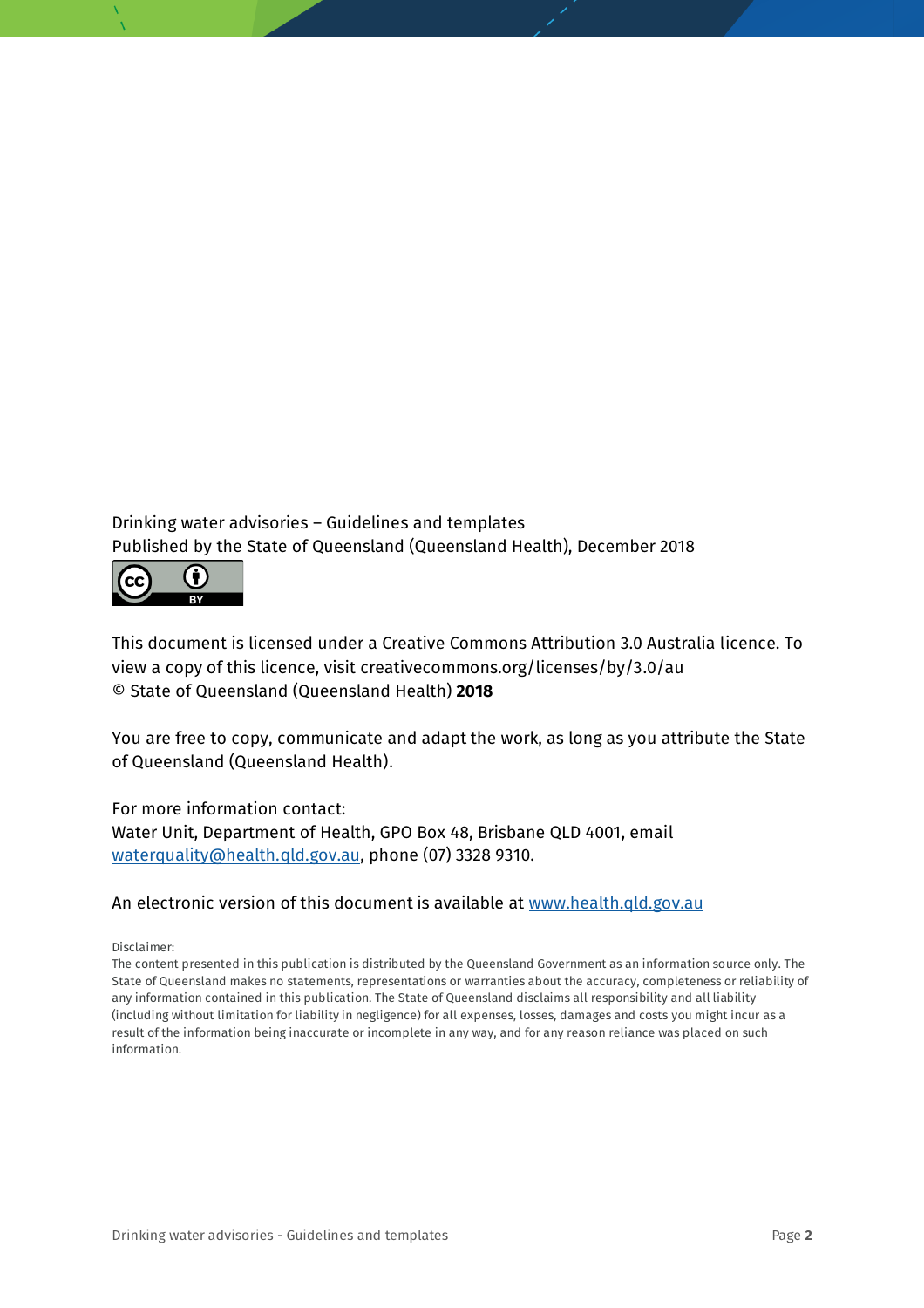## **Contents**

| Introduction                                                                                             | 4              |
|----------------------------------------------------------------------------------------------------------|----------------|
| Types of drinking water advisories                                                                       | 4              |
| Before an incident - planning for a drinking water advisory                                              | 5              |
| Familiarisation with drinking water advisory templates                                                   | 5              |
| Identification of critical customers and stakeholders                                                    | 6              |
| Establishing a communication network                                                                     | $\overline{7}$ |
| Creating documents to support the delivery of drinking water advisory key messages                       | $\overline{7}$ |
| Determining appropriate methods of notification<br>Conducting a test exercise                            | 8<br>8         |
| Issuing and lifting a drinking water advisory                                                            | 9              |
| Decision to issue a drinking water advisory                                                              | 10             |
| Determine geographical boundaries                                                                        | 11             |
| Develop and approve the advisory and supporting materials                                                | 11             |
| Determine notification methods<br>Determine resources required and assign communication responsibilities | 11<br>11       |
| Commence notification                                                                                    | 12             |
| Maintain advisory                                                                                        | 12             |
| Lift advisory                                                                                            | 13             |
| Debrief and evaluate                                                                                     | 13             |
| Useful resources                                                                                         | 13             |
| Appendix 1: Boil water alert template                                                                    | 14             |
| Appendix 2: Do not consume alert                                                                         | 15             |
| Appendix 3: Do not use alert template                                                                    | 16             |
| Appendix 4: Lifting an alert template                                                                    | 17             |
| Appendix 5: Low literacy boil water alert template                                                       | 18             |
| Appendix 6: Frequently asked questions (FAQs)                                                            | 20             |
| Frequently asked questions for a boil water alert                                                        | 20             |
| Frequently asked questions for a do not consume alert                                                    | 24             |
| Frequently asked questions for lifting an alert                                                          | 26             |
| Abbreviations                                                                                            | 27             |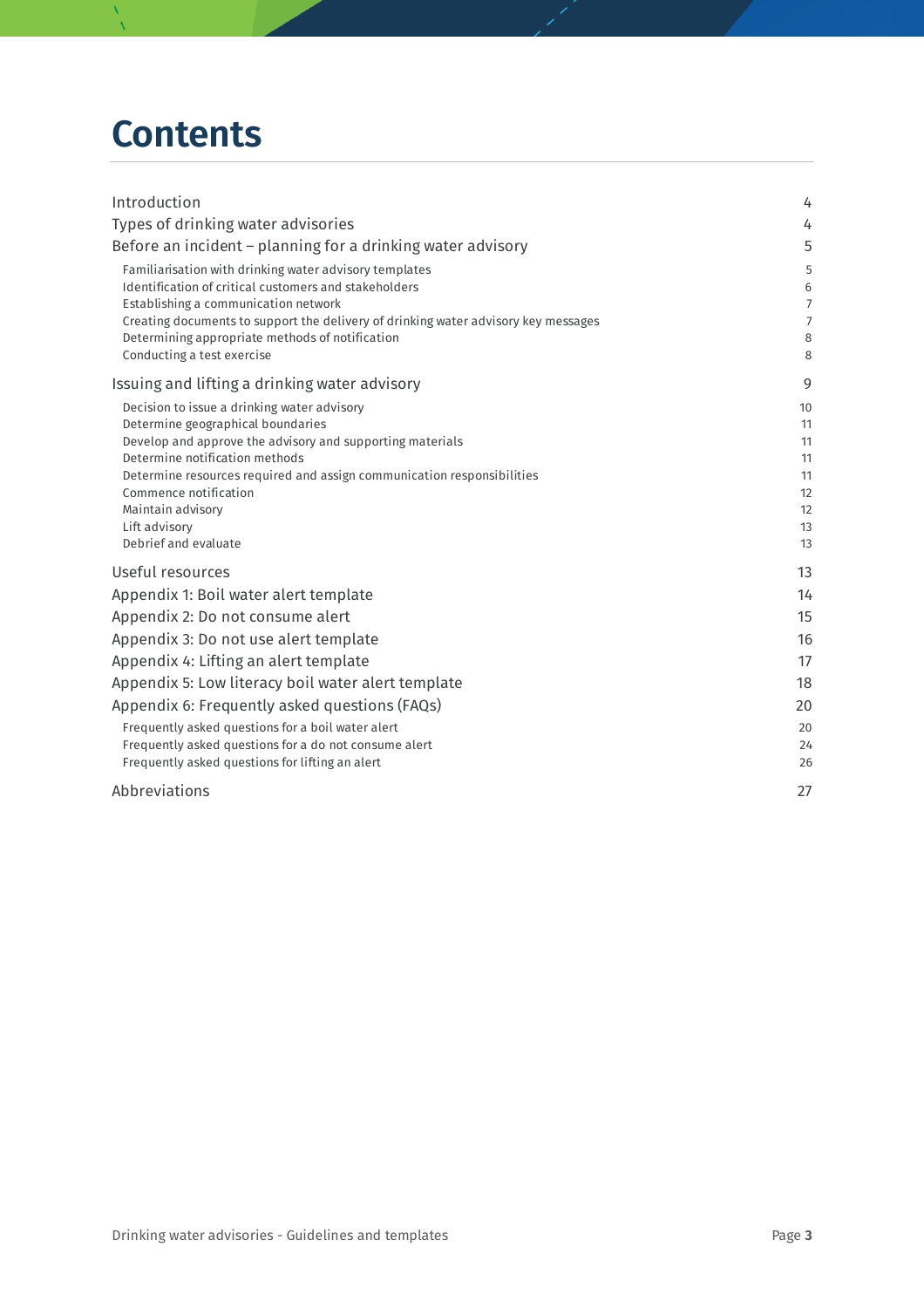### <span id="page-3-0"></span>Introduction

In Queensland, drinking water service providers (DWSPs) have a responsibility to provide safe drinking water under the *Public Health Act 2005* and the *Water Supply (Safety and Reliability) Act 2008*. This is achieved through adherence to Drinking Water Quality Management Plans, which are required under the *Water Supply (Safety and Reliability) Act 2008*, and approved by Water Supply Regulation within the Department of Regional Development, Manufacturing and Water*.* During implementation of these approved plans, situations may arise where the safety of the water supplied to customers is compromised due to unforeseen circumstances or events beyond the control of the DWSP. In these situations, a DWSP will need to notify Water Supply Regulation and must consider if a drinking water advisory is needed to mitigate public health risks.

In Queensland, DWSPs are responsible for issuing drinking water advisories. These guidelines are intended to assist DWSPs in preparing and issuing drinking water advisories.

### <span id="page-3-1"></span>Types of drinking water advisories

A drinking water advisory is a communication between a DWSP and the public about an event that has, or could potentially have, adverse impact(s) on drinking water quality. It includes the preventative actions people can take to reduce or eliminate the chances of contracting disease or illness.

The three types of advisory to be used in Queensland are:

**Boil water alert** – this tells customers to boil their water before use. This is the most common type of advisory. Boil water alerts are typically issued because of concern about microbial contamination.

**Do not consume alert** – tells customers to use an alternate source of water for drinking and preparing food and beverages. Do not consume alerts are typically used for chemical and toxin contamination when boiling water is not effective for making it safe.

**Do not use alert** – warns customers not to use water for certain purposes such as drinking and preparing food and beverages, bathing, handwashing and tooth brushing. Do not use alerts may also be extended to other activities such as clothes washing, washing up and any activity where there may be contact with water. Do not use alerts are rare, and are only required in cases of known microbial, chemical, toxin or radiological contamination where any contact, even with the skin, lungs or eyes, can be dangerous.

Templates for each type of advisory are provided in **Appendices 1 to 3**. Content can be cut and pasted onto DWSP-branded documents.

If a DWSP has to issue any of the drinking water advisories listed above, they will also need to communicate when the issue is resolved and the drinking water is again safe for consumption or use. This process is usually referred to as 'lifting' the alert. A DWSP should seek the agreement of Queensland Health before lifting an alert and should then commence public communication.

**Appendix 4** contains a template that DWSPs can use to communicate the lifting of any of the three types of alert.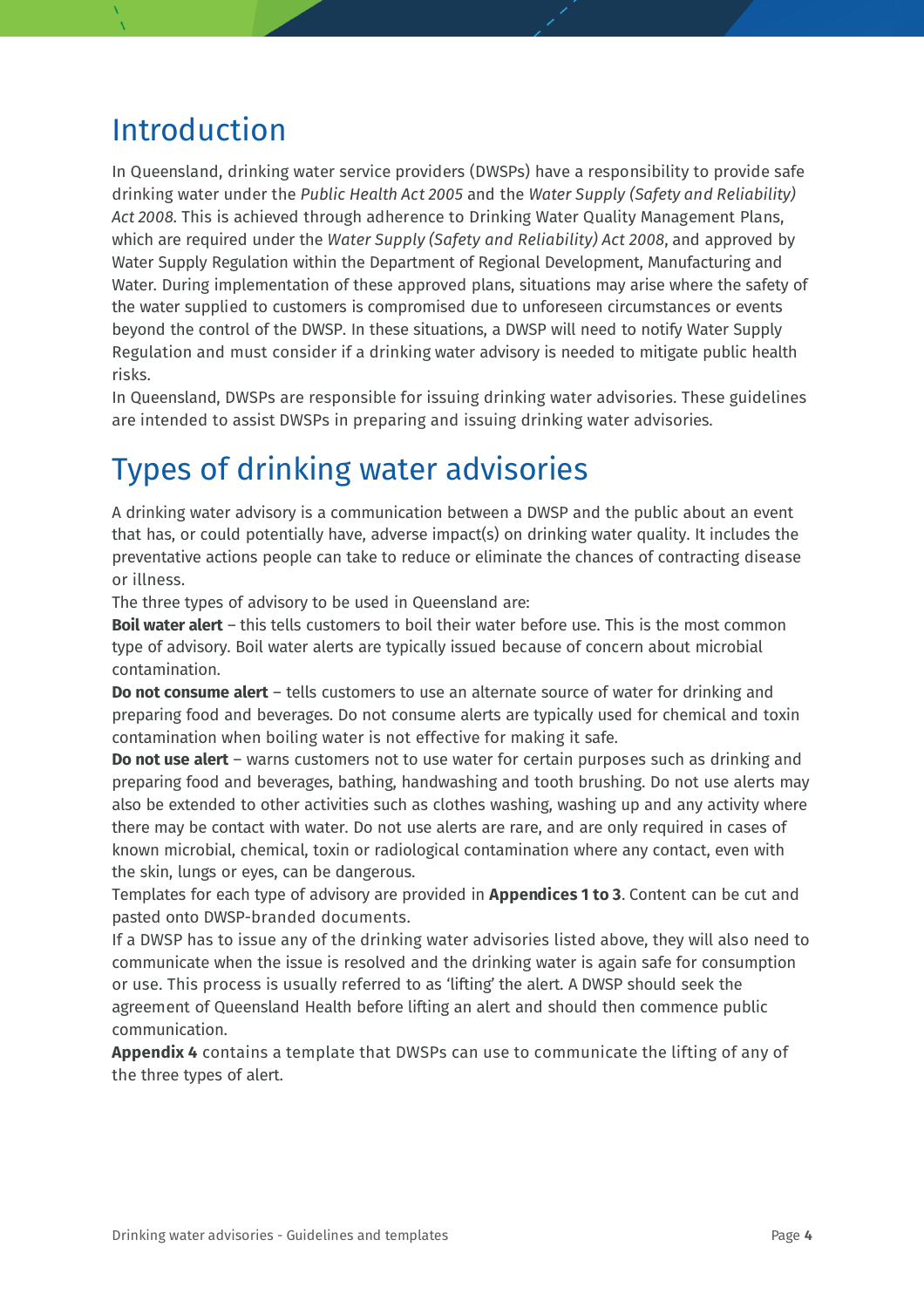### <span id="page-4-0"></span>Before an incident – planning for a drinking water advisory

DWSPs are often required to act very quickly when it is necessary to issue a drinking water advisory. Poor planning can result in delays in distributing an advisory, the use of ineffective messaging, and the use of ineffective notification methods. These shortcomings can have serious consequences for the health of the public and could undermine the public's confidence in the DWSP to manage incidents effectively and supply safe drinking water. The importance of adequate preparation is emphasised in the Australian Drinking Water Guidelines:

"*Maintaining consumer confidence and trust during and after an incident or emergency is essential, and this is largely determined by how incidents and emergencies are handled. A public and media communication strategy should be developed before any incident or emergency situation occurs. Draft public and media notifications should be prepared in advance and formatted for the target audience*."

Given that much of the work associated with drawing up and distributing drinking water advisories can be completed in advance, it is recommended that DWSPs undertake preparatory work. This should include consultation with the DWSP's communication team and other relevant stakeholders that may be involved in the decision to issue an advisory or in distributing the relevant information.

Areas of work that should be completed in preparation for the need to issue an advisory include:

- Familiarisation with drinking water advisory templates
- Identification of critical customers
- Establishing a communication network
- Creating key messages
- Determining appropriate methods of notification
- Conducting a test exercise

### <span id="page-4-1"></span>Familiarisation with drinking water advisory templates

Templates for each type of advisory: 'Boil water alert', 'Do not consume alert', 'Do not use alert' and 'Lifting an alert' are provided in **Appendices 1 to 4**. Persons responsible for compiling the information to be inserted into each template, and those responsible for communicating the information on behalf of the DWSP, should be familiar with each of the templates.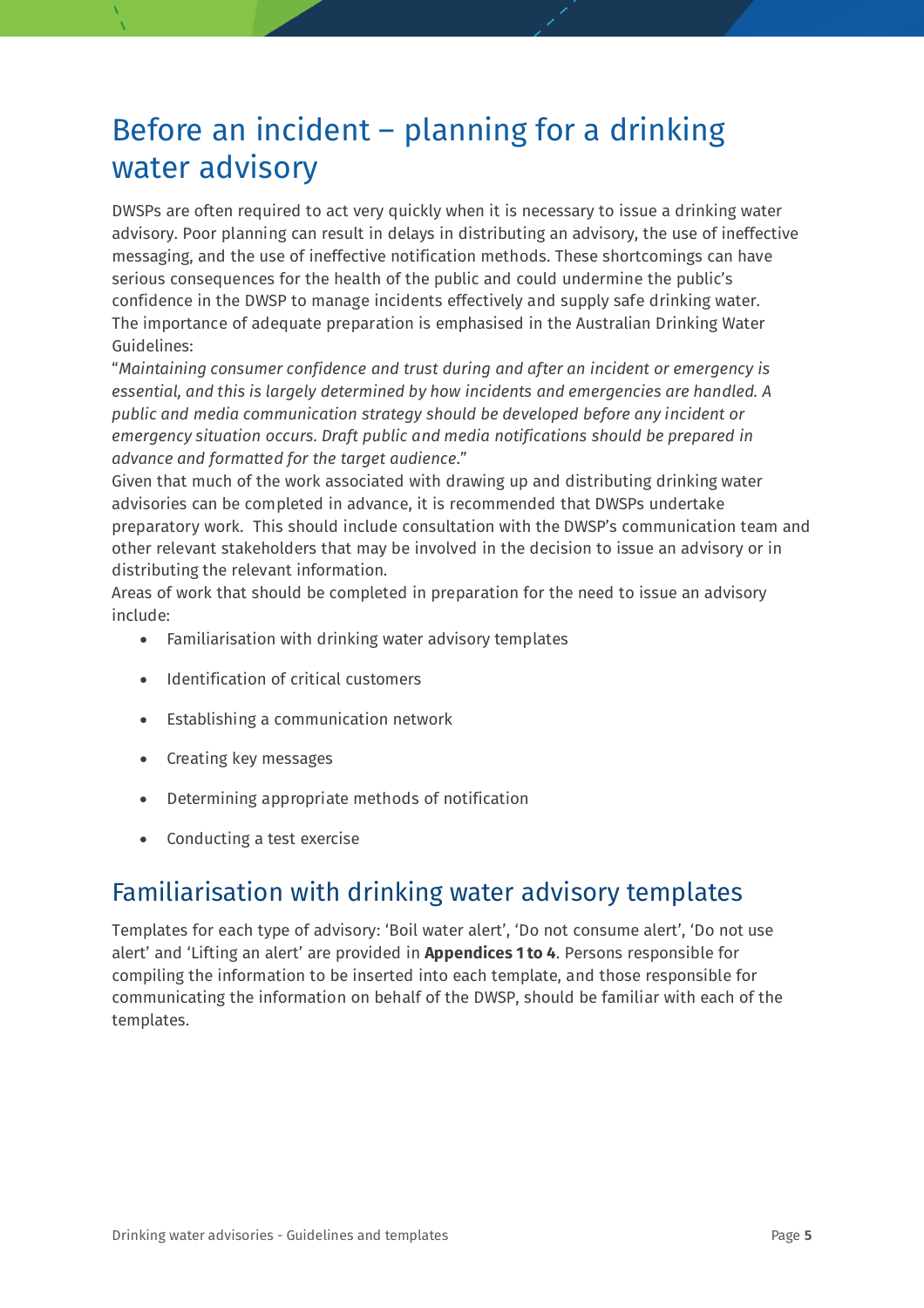### <span id="page-5-0"></span>Identification of critical customers and stakeholders

While whole communities often require notification when a drinking water advisory is issued, DWSPs should identify those customers who should be prioritised when it is necessary to communicate a drinking water advisory.

Critical customers should be identified in a DWSP's drinking water quality management plan. In public health terms, critical customers are vulnerable populations (i.e. those more likely to become ill as a result of consuming the affected water) or customers that supply drinking water (or foods and beverages prepared with the affected water) to large numbers of the general public. It is expected that a DWSP would communicate directly with these customers about advisories in a timely manner.

For DWSPs serving large populations, the number of critical customers may be significant. Priority should be given to customers based on potential health consequences of consuming the water. DWSPs may find it helpful to break these critical customers into tiers. **Table 1** provides examples of the sorts of critical customers that may fall into each tier. DWSPs should consult with their local Queensland Health Public Health Unit and the local government Environmental Health departments within their areas of operation when compiling this list. Once DWSPs have identified and prioritised their critical customers, a contact list should be created. For each organisation or individual, the DWSP should record the relevant contact details (phone number, mobile number, after hours number and email address). Regular reviews of contact details should be undertaken to ensure they remain up to date.

| <b>Tier</b>   | <b>Types of critical customers</b>                                                                                                                                                                                                                            |
|---------------|---------------------------------------------------------------------------------------------------------------------------------------------------------------------------------------------------------------------------------------------------------------|
| 1             | Public and private hospitals<br>Nursing and aged care homes<br>Doctors and medical centres<br>Schools and child care facilities<br>Home dialysis patients                                                                                                     |
| $\mathcal{P}$ | Food businesses (e.g. cafes, restaurants and takeaways)<br>Food processing/manufacturing facilities/beverage bottling<br>plants<br>Accommodation facilities (include evacuation shelters if<br>activated)<br>Large venues (sporting venues, shopping centres) |
| 3             | Public swimming pools                                                                                                                                                                                                                                         |

| <b>Table 1 - Prioritising critical customers</b> |  |  |
|--------------------------------------------------|--|--|
|--------------------------------------------------|--|--|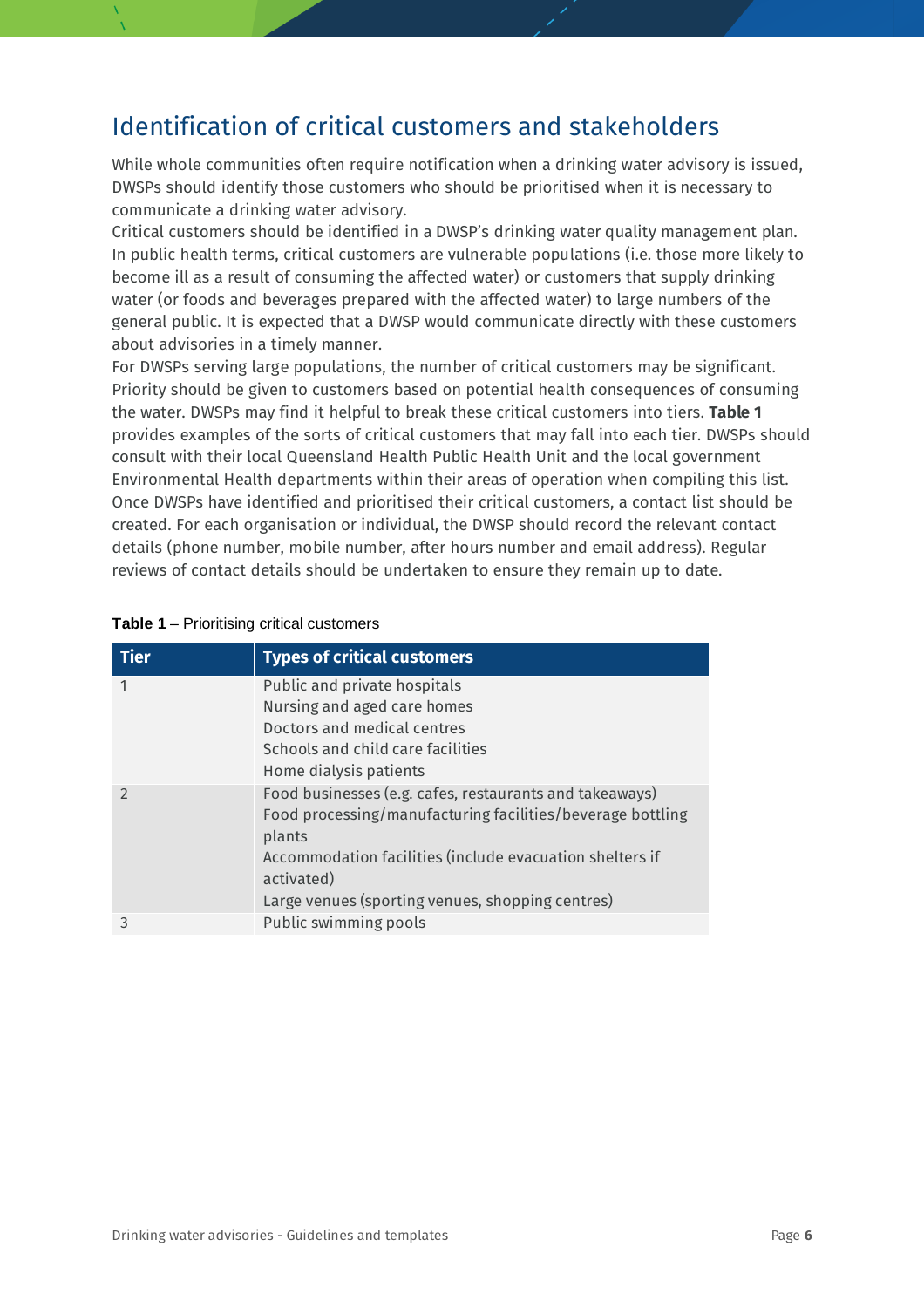### <span id="page-6-0"></span>Establishing a communication network

As previously stated, DWSPs are responsible for issuing drinking water advisories in Queensland. However, an important part of a drinking water advisory notification plan is identification of organisations that can help facilitate the communication of an advisory. Advance collaboration, communication and cooperation with other public agencies and private organisations before an actual incident provides the opportunity to:

- Determine existing resources
- Distribute advisories quickly and effectively when they occur
- Develop protocols to assure coordinated, consistent messaging during an advisory
- Share the communication tasks amongst partners

Organisations to include in a communication network include local and state government departments, local media organisations and organisations that work with people that have communication needs (e.g. low literacy, limited English proficiency, cognitive disabilities and hearing or vision impairments). The DWSP should also ensure they have a clear understanding of how to notify local and district disaster management groups if either are operational at the time of issuing an advisory.

Once an organisation has been identified, the details of the relationship should be defined. This can be helpful to clarify roles, responsibilities and capacity to assist the DWSP in facilitating the communication of a drinking water advisory. For each organisation or individual, the DWSP should record the relevant contact details (phone number, mobile number, after hours number and email address). Regular reviews of contact details should be undertaken to ensure they remain up to date.

### <span id="page-6-1"></span>Creating documents to support the delivery of drinking water advisory key messages

It is helpful to create some documents to support the delivery of drinking water advisory key messages. These include **draft media statements**, **low literacy communication tools** and **frequently asked questions**.

The exact wording from the drinking water advisories (**Appendices 1 to 4**) can be used as part of a media statement with the addition of media contact details inserted at the end of the document.

For boil water alerts, the most common type of drinking water advisory, a low literacy communication tool is provided in **Appendix 5**.

**Appendix 6** contains typical frequently asked questions and answers. These can be edited to suit a particular community or scenario and content can be cut and pasted onto DWSPbranded documents. The questions and answers can be used for a number of purposes, including providing to call centre staff, compiling web page content or preparing for media interviews.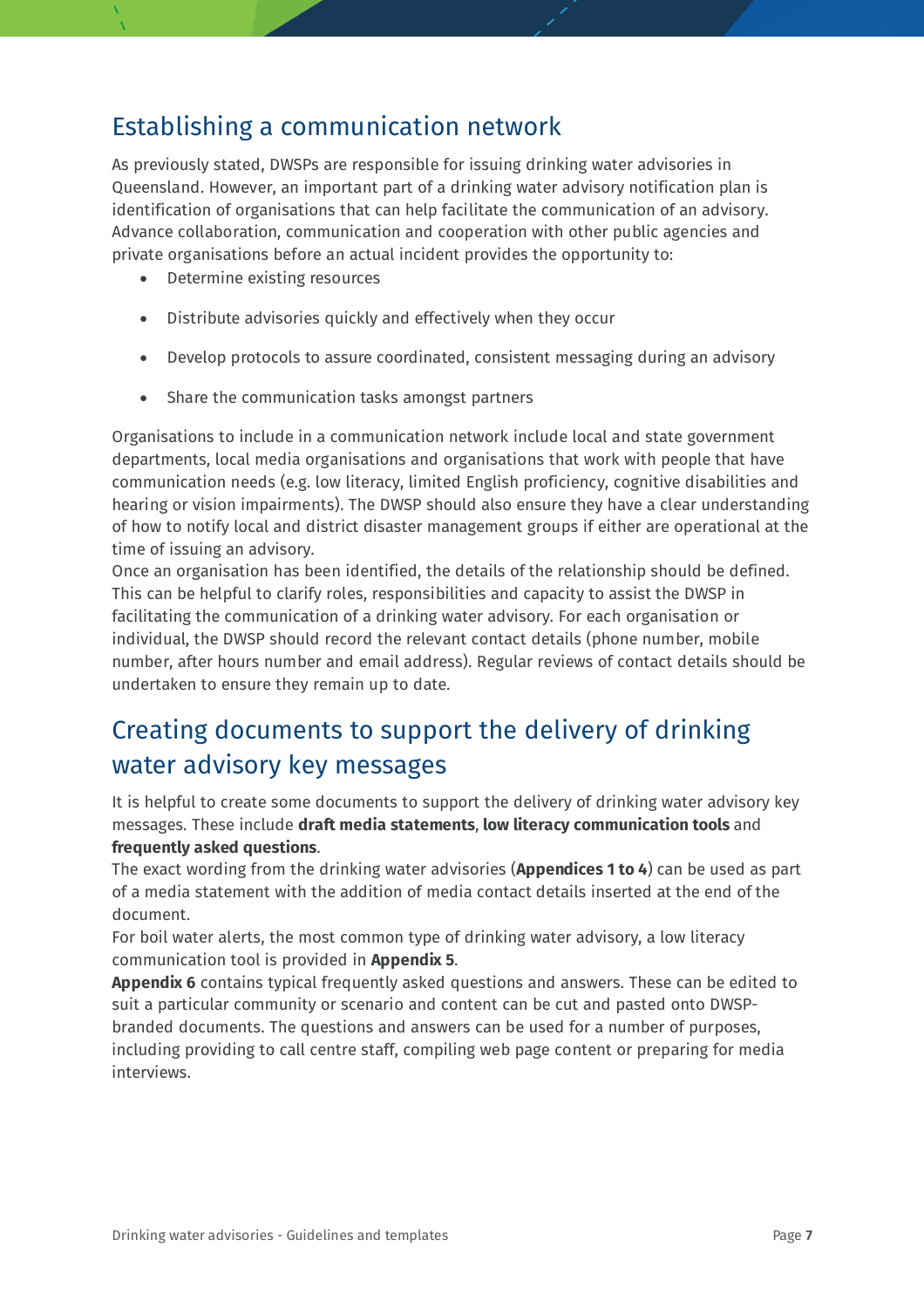### <span id="page-7-0"></span>Determining appropriate methods of notification

Once the key messages have been developed, the DWSP should identify methods of notifying those affected. Potential methods of communication are detailed in **Table 2**. DWSP resources can quickly become overwhelmed during an incident when there is a strong demand for information by the public, stakeholders, the media, or political representatives. Consequently, DWSPs should strongly consider a multiple-method approach. DWSPs should also consider if organisations in their communication network are able to provide resources to assist in the communication process.

Consideration should be given to the types of notification methods the DWSP might employ for incidents affecting certain parts of the supply. For instance, in a highly localised incident it may be possible to personally notify all of the residents affected by door-knocking. This approach, however, is not likely to be a practical option for larger scale incidents. The notification methods used should provide a reasonable balance between the directness of the method (e.g. door knocking) and ensuring the affected customers are notified in a timely manner (e.g. live media broadcasts). Such a balance should seek to ensure that affected customers are aware of the advisory, whilst not alarming customers who aren't affected. DWSPs should also ensure they notify their internal staff, such as those working in call centres and others who interact with the public, when an advisory has been issued. By keeping internal staff continually briefed on the status of the advisory and incident, it can help to ensure that messages from the DWSP to the public and its stakeholders are consistent and accurate. DWSPs should develop an internal notification method that provides the information to staff quickly and regularly, with a clear and single point of truth.

| <b>Communication methods</b> |                                                         |
|------------------------------|---------------------------------------------------------|
| Door-knocking                | Direct phone contact with critical<br>customers         |
| Letter box drops             | Email                                                   |
| Social media                 | Automated text (SMS) message to<br>registered customers |
| Web content                  | Local news media                                        |
| Radio broadcast              | Call centre scripts                                     |
| TV broadcasts                | Electric LED road signs                                 |

|  |  | Table 2 – Potential methods of communicating drinking water advisories |  |  |
|--|--|------------------------------------------------------------------------|--|--|
|  |  |                                                                        |  |  |

### <span id="page-7-1"></span>Conducting a test exercise

DWSPs are encouraged to test their drinking water advisory notification procedures by undertaking mock exercises. Testing of the procedure can provide valuable insights into whether all essential factors have been considered and, more importantly, how communication may be improved. As the need to issue a drinking water advisory may occur at any time, mock exercises should take into account both normal and unusual operating conditions, for example, the need to issue an advisory out of hours, on a public holiday, or during an extreme weather event.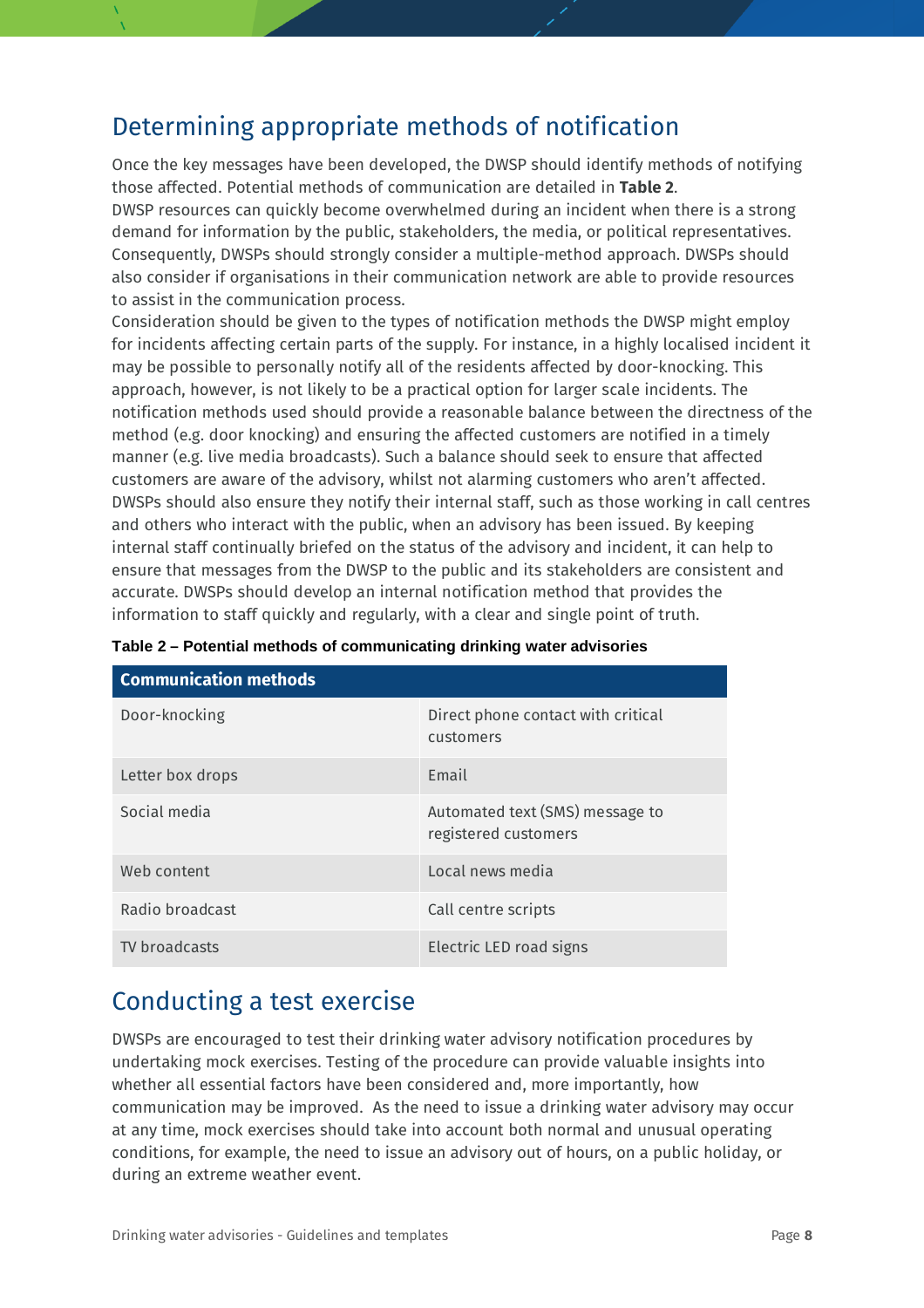In addition to testing drinking water advisory notification procedures, DWSPs should also consider whether it is necessary to undertake activities to raise public awareness about the implications of an advisory, where to find information if an advisory is issued, or other messages about how to prepare for incidents that may impact drinking water supplies. These educational messages can be used to test existing communications networks or procedures to ensure they are working.

### <span id="page-8-0"></span>Issuing and lifting a drinking water advisory

The chart in **Figure 1** below provides an overview of the work flow associated with the issuing and lifting of a drinking water advisory. More details on individual steps are provided in the following sections.



**Figure 1 – Issuing and lifting a drinking water advisory**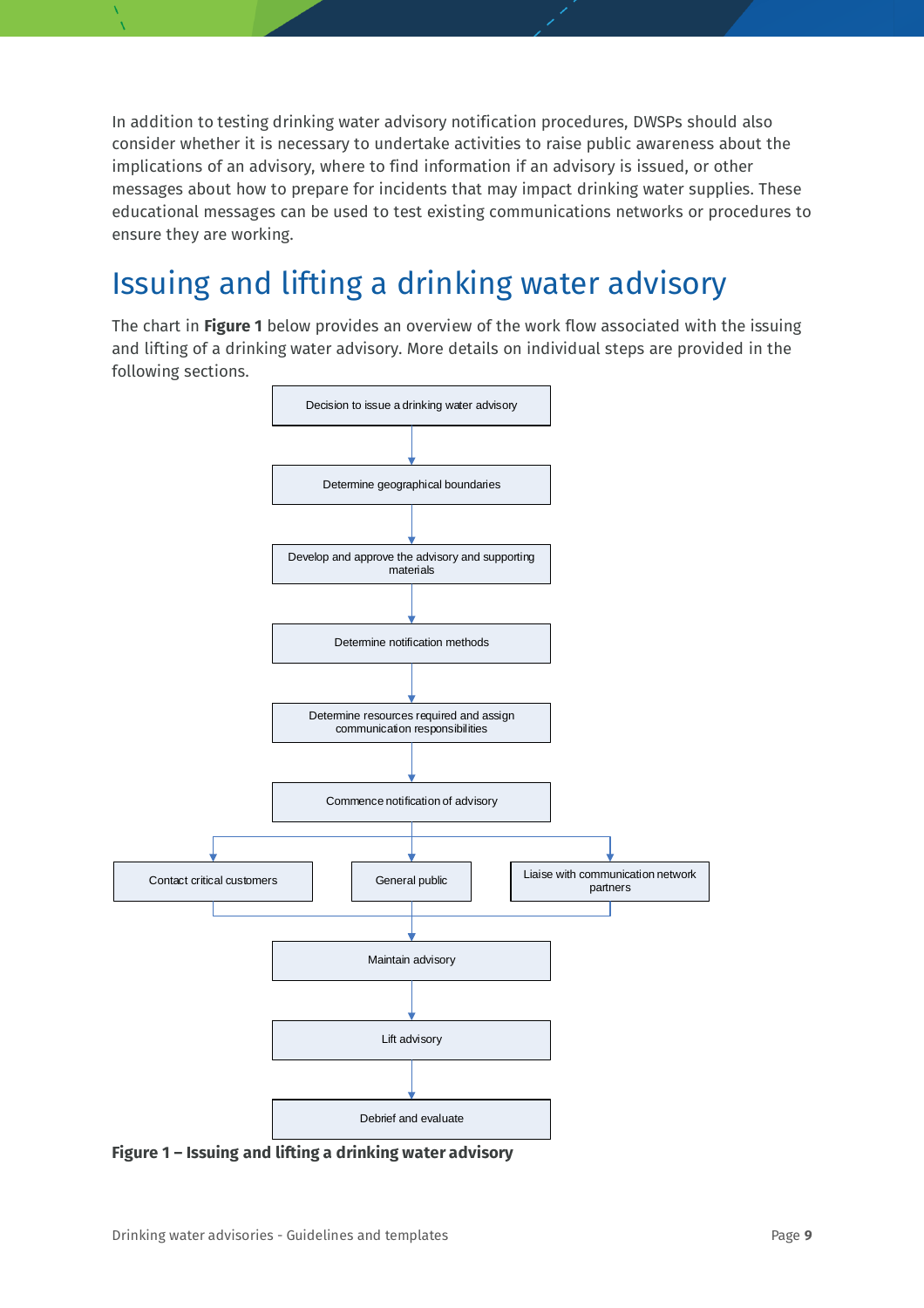### <span id="page-9-0"></span>Decision to issue a drinking water advisory

The decision to issue a drinking water advisory may be made by the DWSP or the DWSP may be requested, or directed, to issue an alert by either Queensland Health or the Department of Regional Development, Manufacturing and Water. Typical scenarios which may trigger the need to issue a drinking water advisory are outlined in Table 3.

| <b>Scenarios</b>                                      |                                                                                                                                                                                                                                                                                                                                                                                                                              |
|-------------------------------------------------------|------------------------------------------------------------------------------------------------------------------------------------------------------------------------------------------------------------------------------------------------------------------------------------------------------------------------------------------------------------------------------------------------------------------------------|
| Environmental emergencies                             | Environmental events such as severe storms,<br>flooding, cyclone and bushfires can lead to:                                                                                                                                                                                                                                                                                                                                  |
|                                                       | Inundation or failure of water treatment plants.<br>$\bullet$                                                                                                                                                                                                                                                                                                                                                                |
|                                                       | Inundation and contamination of distribution<br>systems.                                                                                                                                                                                                                                                                                                                                                                     |
|                                                       | Destruction/damage of infrastructure.<br>$\bullet$                                                                                                                                                                                                                                                                                                                                                                           |
|                                                       | Deterioration in physical or microbiological<br>$\bullet$<br>quality of source waters that overwhelms<br>treatment capability.                                                                                                                                                                                                                                                                                               |
|                                                       | Loss of power, which results in treatment<br>$\bullet$<br>processes failing to work.                                                                                                                                                                                                                                                                                                                                         |
| Failure of water treatment<br>critical control        | Issues that may lead to the failure of critical control<br>points and other preventative measures include:                                                                                                                                                                                                                                                                                                                   |
| points/preventative<br>measures                       | Impaired or inadequate filtration due to<br>$\bullet$<br>mechanical breakdown or operational failure.<br>Impaired or inadequate disinfection (including<br>$\bullet$<br>instances where turbidity is above a critical<br>control point in disinfection only schemes).<br>Failure to protect distribution system from<br>$\bullet$<br>ingress of contamination (e.g. through mains<br>break or unintended cross-connections). |
| Detection of E. coli or<br>pathogens in treated water | The repeated or persistent detection of E. coli in<br>$\bullet$<br>distribution systems.<br>The detection of enteric pathogens (e.g.<br>$\bullet$<br>Cryptosporidium).                                                                                                                                                                                                                                                       |
|                                                       | NB. Refer to the Australian Drinking Water Guidelines<br>Information Sheet Guidance for issuing and lifting<br>boil water advisories for guidance on when to issue<br>an advisory in the event of adverse E. coli and<br>pathogen monitoring results.                                                                                                                                                                        |
| Outbreak of waterborne<br>disease                     | In cases where confirmed disease is likely to be<br>$\bullet$<br>associated with a drinking water supply.                                                                                                                                                                                                                                                                                                                    |
| Chemical/toxin/radiological<br>contaminant            | Issues that may result in a chemical, toxin or<br>radiological contamination include:                                                                                                                                                                                                                                                                                                                                        |

**Table 3 – Typical scenarios that may trigger the need to issue a drinking water advisory**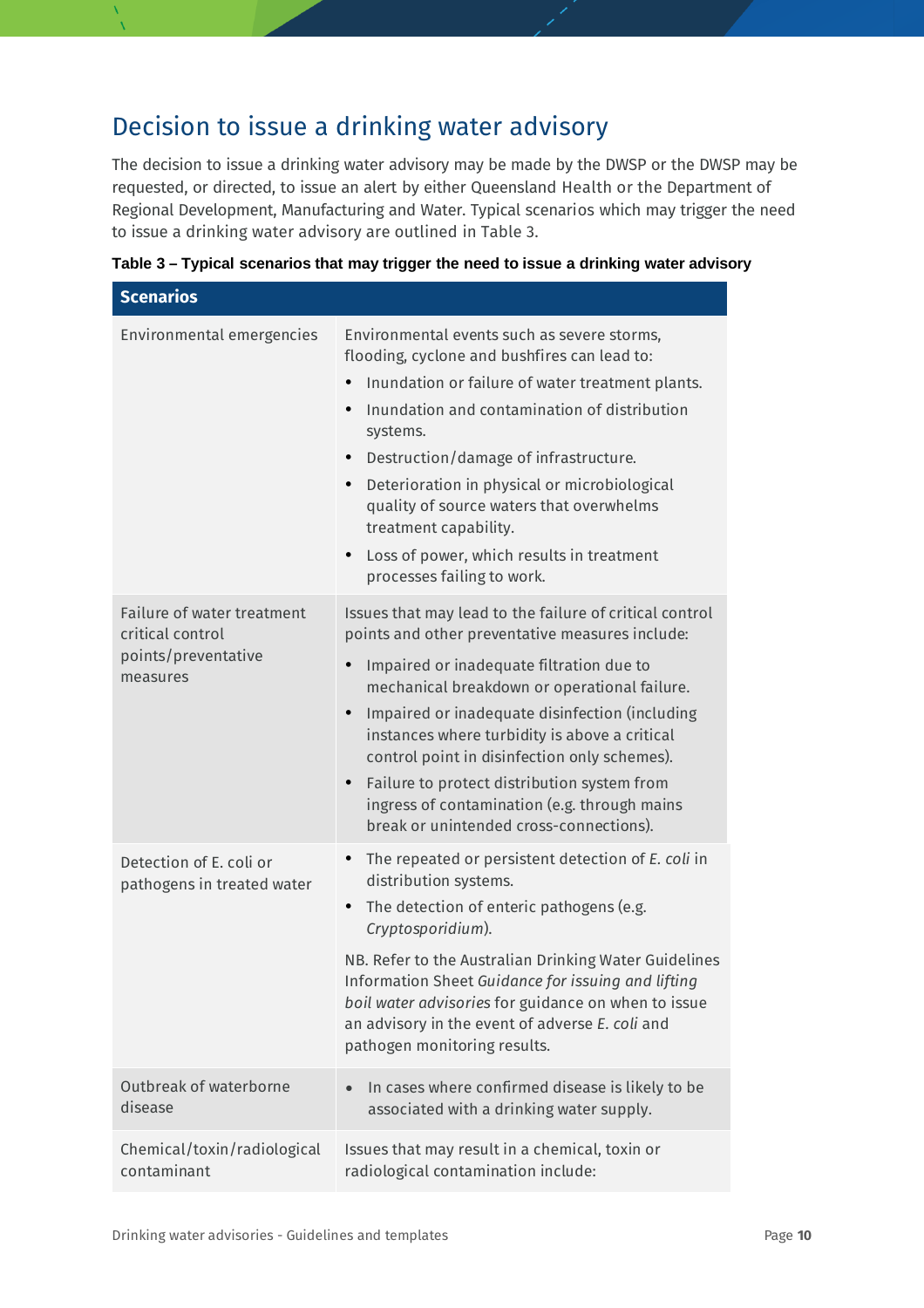- Deterioration of source water overwhelms treatment capacity.
- Treatment chemical incident (e.g. over dose or spillage).
- Deliberate sabotage event.

### <span id="page-10-0"></span>Determine geographical boundaries

Once it has been determined that a drinking water advisory is required, the DWSP should clearly define the affected area. This is important to provide guidance not only for the community, but also for external stakeholders who are either affected or involved in the communication of the advisory.

Maps can be a valuable addition to an advisory when they clearly define the area affected. Boundaries of the area should clearly identify who is and who is not affected by the incident and the size of the affected area. They can also be used to assist in determining the most appropriate notification methods.

### <span id="page-10-1"></span>Develop and approve the advisory and supporting materials

After defining the affected areas, the relevant drinking water advisory template should be completed and prepared for distribution (see **Appendices 1 to 3**). The DWSP is not required to seek approval from Queensland Health in relation to the content of the advisory, however, this would be good practice.

In addition to the advisory, the DWSP should prepare any supporting documentation such as media releases (use text from advisories in **Appendices 1 to 3**), low literacy advisory materials, social media and web page content, and call centre scripting (see **Appendices 5 and 6**).

### <span id="page-10-2"></span>Determine notification methods

DWSPs should employ a range of notification methods to ensure a drinking water advisory is communicated to the largest possible proportion of the affected population in a timely manner. In selecting the most appropriate methods, consideration should be given to the size of the affected population, the resources available to facilitate communication, obvious communication barriers (e.g. low literacy, limited English proficiency, cognitive disabilities, and hearing or vision impairments). The DWSP should consider if there are particular circumstances that may impact the notification methods selected (e.g. power outages). DWSPs should be prepared to make adjustments to notification methods as they become aware of specific challenges or communication barriers. If local and state disaster management groups have been activated, DWSPs should notify these groups and should consider requesting their assistance with the communication of the advisory.

### <span id="page-10-3"></span>Determine resources required and assign communication responsibilities

The notification method (e.g. electronic, paper-based, and people-based) and population affected will determine the resources required to communicate the advisory. For large scale incidents, it may be necessary to call on the assistance of other organisations within the DWSP's communication network to help communicate the advisory. Properly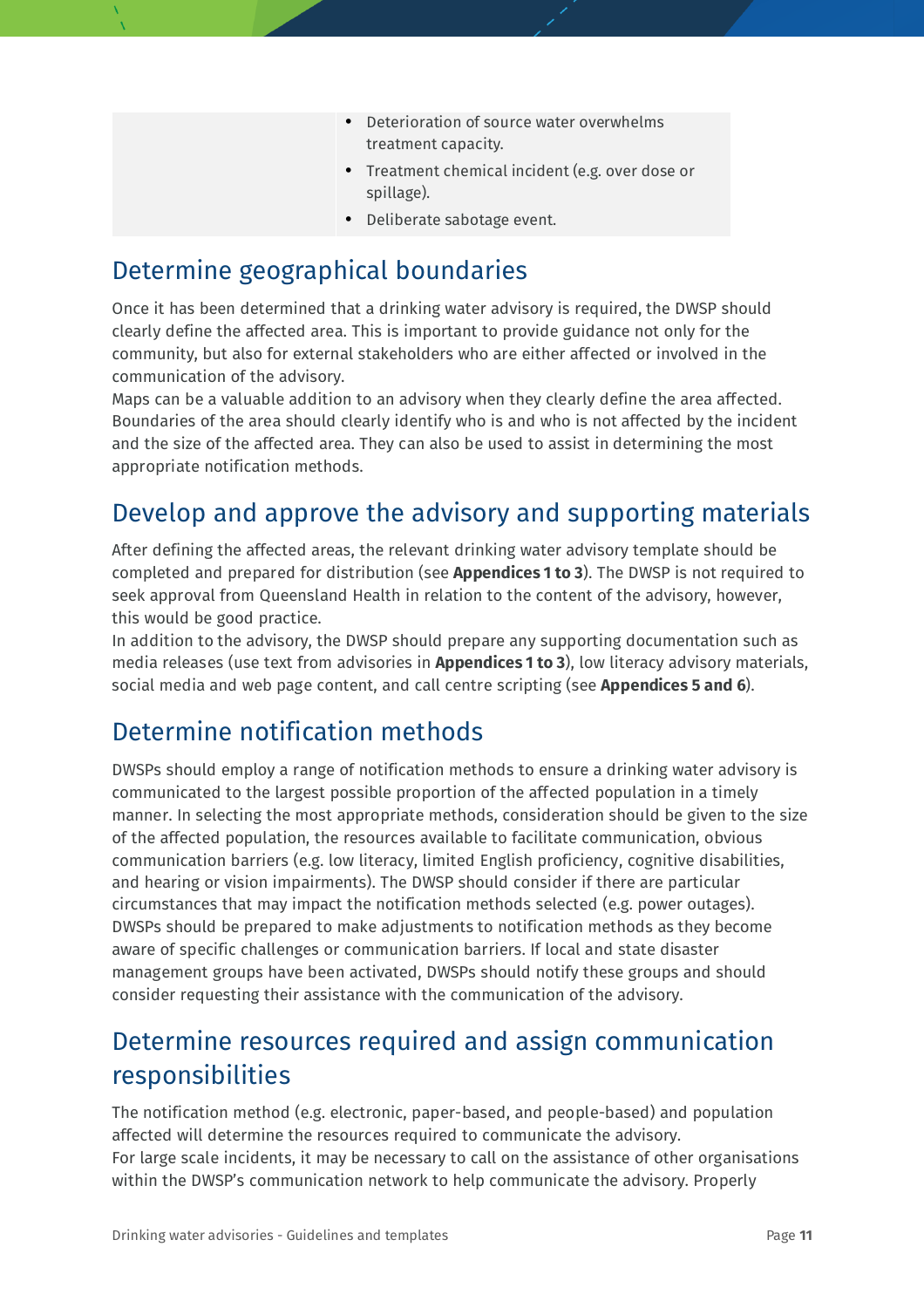coordinating external resources is essential to provide accountability and avoid duplication of work. Where other organisations are involved in the communication of advisories, the DWSPs should ensure they have a clear understanding of the message to be communicated. The DWSP should designate a liaison officer for external organisations to provide updates or redistribute work as needed.

Following the initial communication of the advisory, the DWSP should be prepared to deal with an increase in enquires. DWSPs should ensure that call centres are adequately staffed and that web-based information addresses frequently asked questions (FAQs).

### <span id="page-11-0"></span>Commence notification

Once the decision has been made to issue an advisory, the notification should begin as soon as possible. Every effort should be made to begin notification within a timeframe that provides as much opportunity for the public to protect themselves from exposure to the hazard in the drinking water. The DWSP should prioritise the notification of critical customers.

### <span id="page-11-1"></span>Maintain advisory

An essential part of issuing an advisory is to maintain ongoing communications with those who have been notified about the incident. There is an expectation from the public, stakeholders and Queensland Health that updated information will be provided during an incident until the matter that triggered the alert has been resolved. Whilst there is no specific guidance for how often updates are issued, they should be often enough to capture any significant change to the situation or to remind those affected that the issues with the drinking water have not been resolved. Regular updates, including a date and time of issue, should also help to ensure continued compliance with the alert. DWSPs should ensure that internal staff are provided with updates as well.

Information in the updates should include the status of corrective actions that are being taken, and the timelines expected for their implementation. DWSPs should be mindful that the demand for information and updates will be greater as the scale of the incident increases. The amount of misinformation may increase if DWSPs do not provide regular updates, as the media and public may seek alternate sources for answers to their questions. Queensland Health recommends that DWSPs consider scheduling regular updates during an incident, and that DWSPs should consider the urgency of information needs (e.g. media publication deadlines, operating hours of critical businesses etc.) when creating this schedule.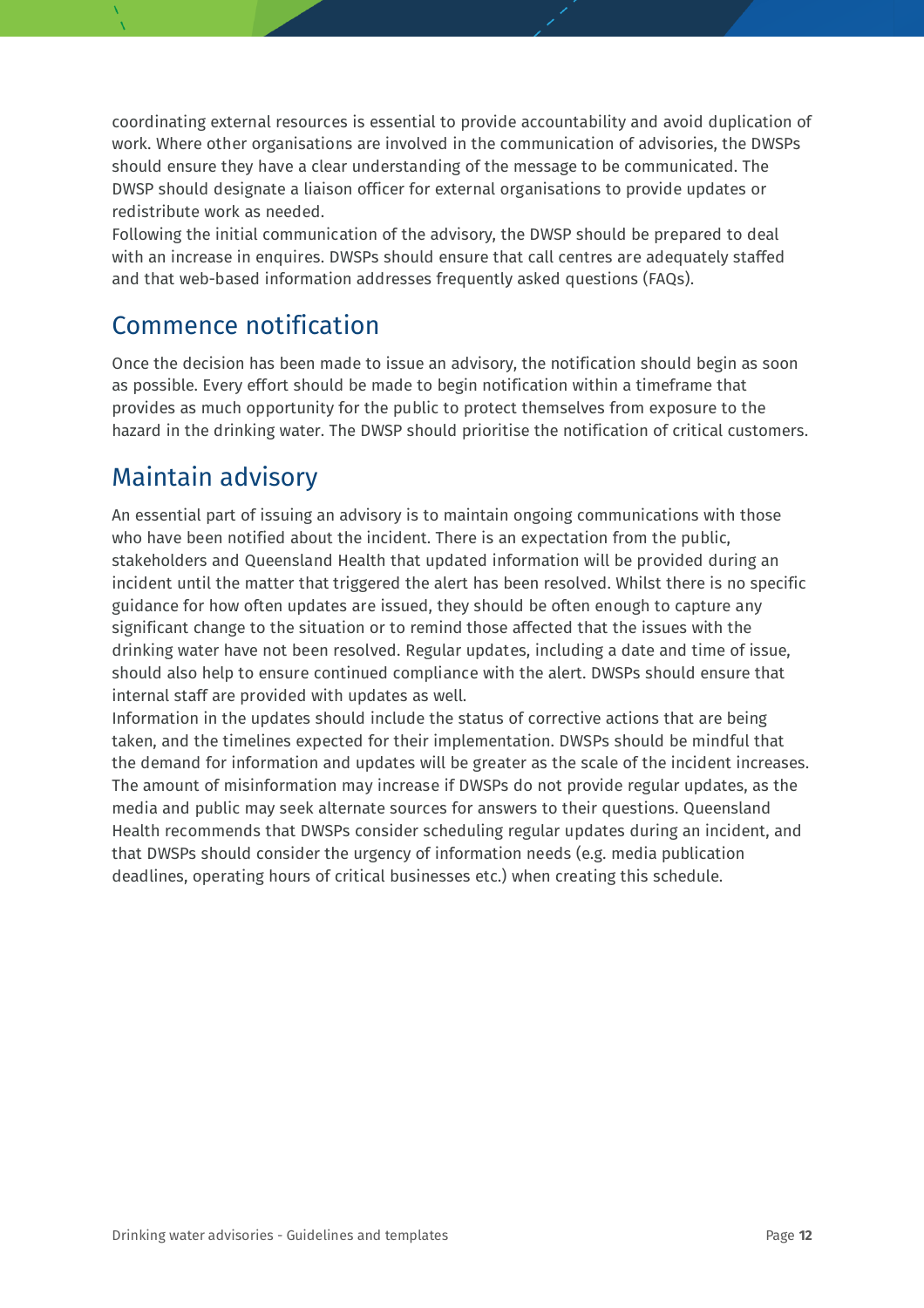### <span id="page-12-0"></span>Lift advisory

Criteria for lifting a drinking water advisory will depend upon the trigger for the advisory and should be discussed and agreed with Queensland Health in each instance. In general terms, lifting an advisory will require evidence that the environmental or operational cause(s) of contamination have been resolved and that the contaminated water has been cleared from the supply. Wherever possible, the efficacy of corrective actions should be demonstrated by undertaking verification monitoring. **Appendix 4** contains a template for lifting a boil water alert, do not consume alert or do not use alert. When communicating the lifting of an alert the DWSP must clearly specify any actions the consumer may be required to take, for example flushing pipes and disinfecting taps.

### <span id="page-12-1"></span>Debrief and evaluate

DWSPs are encouraged to evaluate the efficacy of any drinking water advisory issued. Evaluations may reveal ways in which the issuing of an advisory can be improved. Any improvements identified should be factored into future drinking water advisory preparatory and notification activities. Queensland Health encourages a debrief and evaluation for each drinking water advisory activity whenever possible.

### <span id="page-12-2"></span>Useful resources

National Health and Medical Research Council (2011). Australian Drinking Water Guidelines [www.nhmrc.gov.au/guidelines-publications/eh52](http://www.nhmrc.gov.au/guidelines-publications/eh52)

Centers for Disease Control and Prevention (2016). Drinking Water Advisory Communication Toolbox

[www.cdc.gov/healthywater/emergency/dwa-comm-toolbox](http://www.cdc.gov/healthywater/emergency/dwa-comm-toolbox)

For further information contact your nearest Queensland Health Public Health Unit – contact details for all units are available from

[www.health.qld.gov.au/system-governance/contact-us/contact/public-health-units](http://www.health.qld.gov.au/system-governance/contact-us/contact/public-health-units)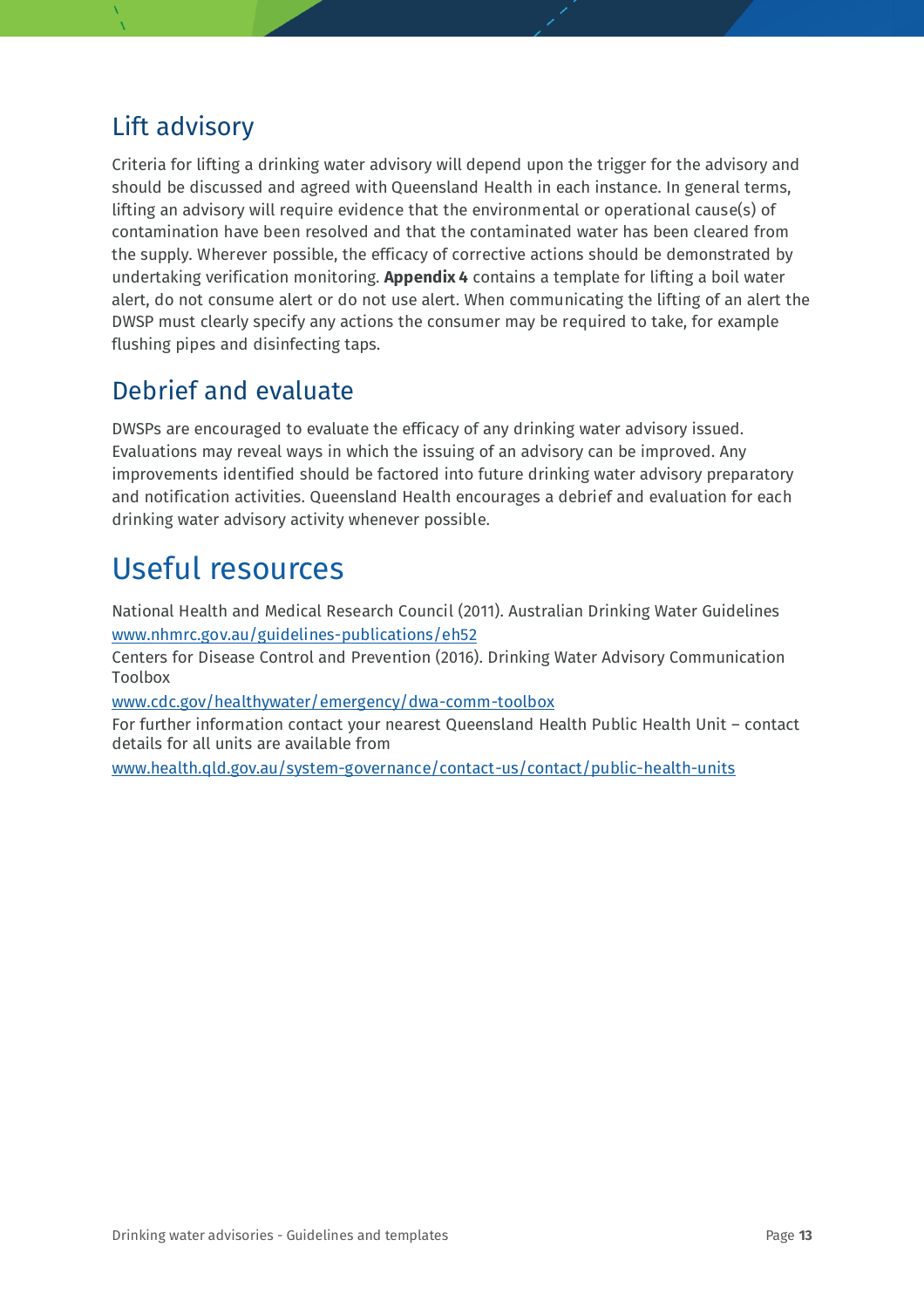### <span id="page-13-0"></span>Appendix 1: Boil water alert template

#### **FOR IMMEDIATE RELEASE** *(insert date DD/MM/YY)*

#### **(***Name of area***) residents advised to boil drinking water**

(*Name of water provider*) advises all residents in (*name of area*) to boil tap water used for drinking following *(state reason for the alert)* affecting the *(name of water supply).*

This alert applies to all residents in *(streets/towns/suburbs*) from (*date*). A map of the affected area is available at (*web address).*

(*Name of water provider*) is working *(closely with Queensland Health)* to resolve the situation.

(*Name of water provider*) is (*state what is being done and why*). This may take (*estimated times to resolve problem*).

The boil water alert will stay in effect until the (*name of water provider*) and Queensland Health are confident there is no longer a public health concern. Regular updates will be provided to affected communities.

Consuming unboiled drinking water could lead to illness, especially for vulnerable people (e.g. those who are very young, elderly or those with weak immune systems). If you believe the water has made you sick, contact 13 HEALTH (13 43 25 84), your local doctor or local hospital and advise them of your concerns.

People should use cooled boiled water or bottled water for:

- drinking
- brushing teeth
- preparing and cooking foods
- washing raw foods such as fruit and vegetables
- preparing beverages and making ice
- preparing baby formula
- sponge-bathing infants.

Unboiled drinking water can be used for:

- showering and bathing other than infants (avoid getting water in the mouth)
- washing dishes by hand or in a dishwasher
- washing clothes
- flushing toilets.

People should bring drinking water to a rolling boil and then allow water to cool before using it or storing it in a clean, closed container for later use.

Kettles with automatic cut-off switches are suitable for producing boiled water. Variable temperature kettles should be set to boil.

Residents are urged to share this alert with neighbours and friends.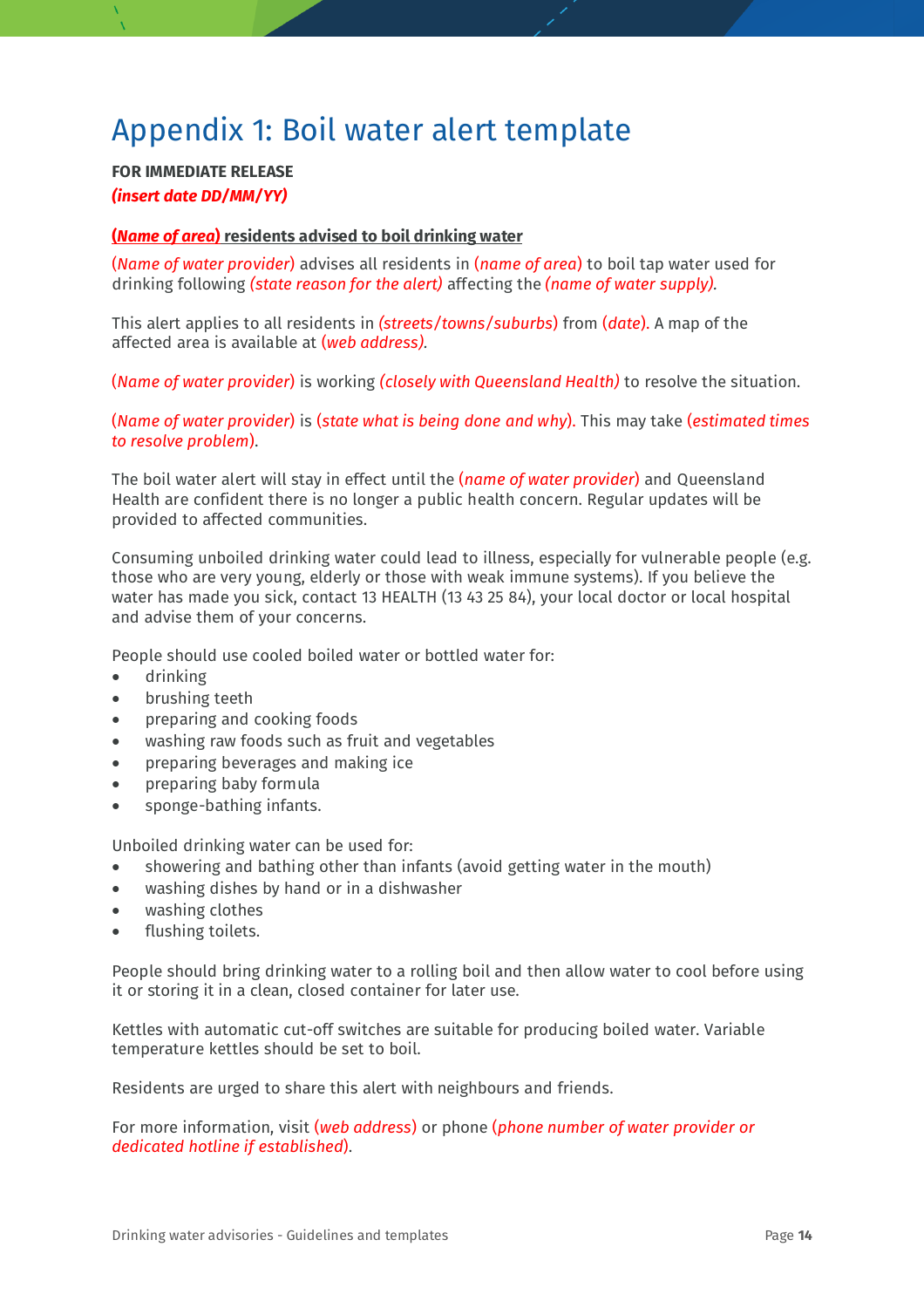### <span id="page-14-0"></span>Appendix 2: Do not consume alert

#### **FOR IMMEDIATE RELEASE** *(insert date DD/MM/YY)*

#### **(***Name of area***) residents advised not to consume drinking water**

(*Name of water provider*) advises all residents in (*name of area*) not to consume tap water used for drinking following the identification of (*name of contaminant)* in the *(name of water supply).*

This alert applies to all residents in *(streets/towns/suburbs*) from (*date*). A map of the affected area is available at (*web address).*

(*Name of water provider*) is working *(closely with Queensland Health)* to resolve the situation.

The *(issue/fault)* was detected on *(date).* (*Name of water provider*) is (*state what is being done and why*). This may take (*estimated times to resolve problem*).

This alert will stay in effect until (*name of water provider*) and Queensland Health are confident there is no longer a public health concern. Regular updates will be provided to affected communities.

#### (*Name of contaminant, e.g. chlorine*) is *(describe contaminant)*.

Consuming drinking water during this alert could lead to illness, especially for vulnerable people (e.g. those who are very young, elderly or those with weak immune systems). If you believe the water has made you sick, contact 13 HEALTH (13 43 25 84), your local doctor or local hospital and advise them of this alert.

*(Name of water provider)* has established the following alternative drinking water supply arrangements for affected residents:

[*Enter alternative supply details here. This section should be clear and unambiguous. If bottled water cannot be provided, alternative but equally safe option(s) need to be explored and explained sufficiently. Representatives from Queensland Health can provide advice as to what may constitute a safe alternative supply*].

Alternative safe supplies of drinking water should be used for drinking, preparing food and beverages, brushing teeth and making ice. [*Additional information can be provided on the suitability of using the affected water for dishwashing and clothes washing*]. Residents should note that boiling the water will not remove the contamination.

Residents are urged to share this alert with neighbours and friends.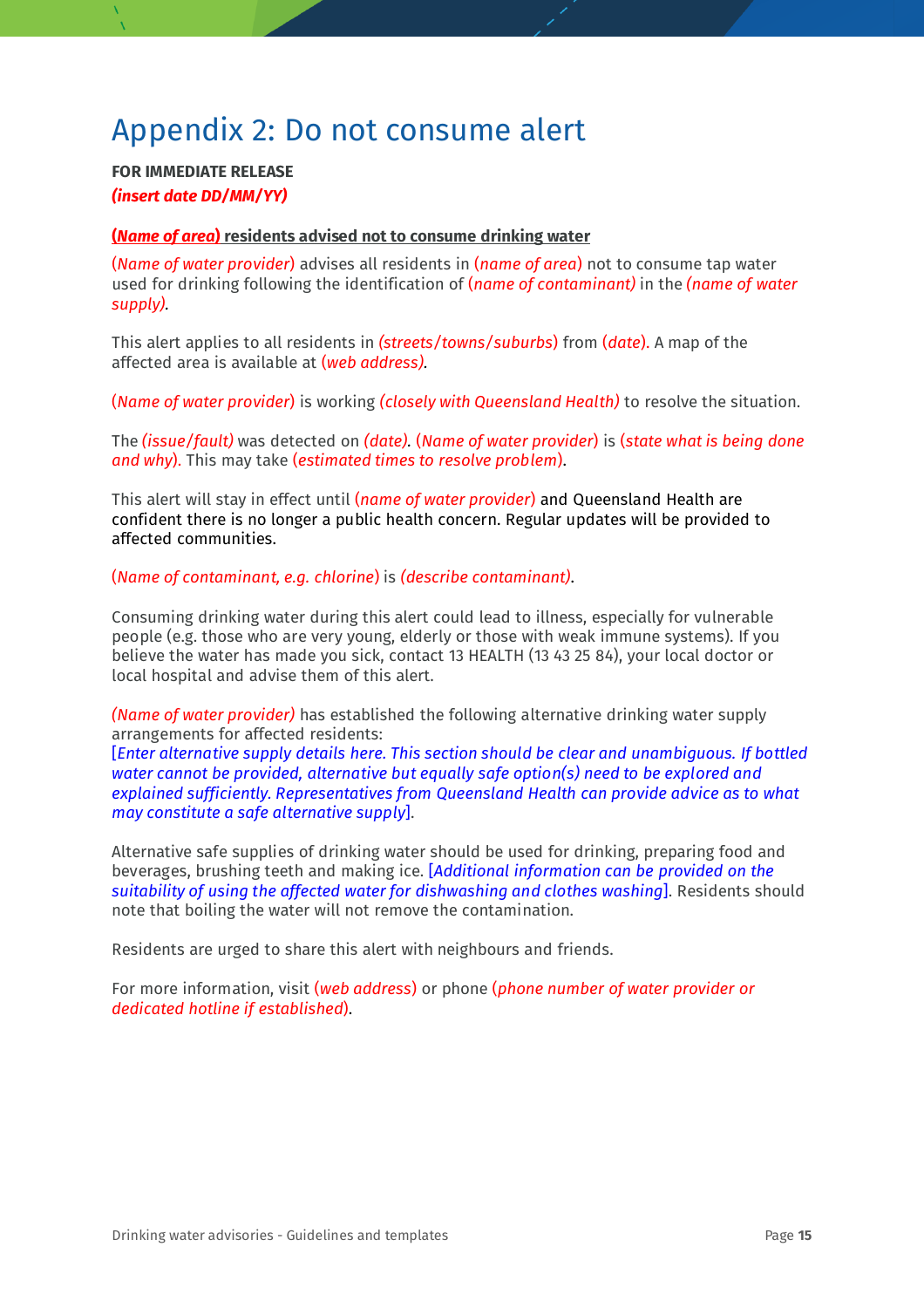### <span id="page-15-0"></span>Appendix 3: Do not use alert template

#### **FOR IMMEDIATE RELEASE** *(insert date DD/MM/YY)*

#### **(***Name of area***) residents advised not to use drinking water**

(*Name of water provider*) advises all residents in (*name of area*) not to use tap water for *(list unsuitable uses)* following the identification of (*name of contaminant)* in the *(name of water supply).*

This alert applies to all residents in *(streets/towns/suburbs*) from (*date*). A map of the affected area is available at (*web address).*

(*Name of water provider*) is working *(closely with Queensland Health)* to resolve the situation.

The *(issue/fault)* was detected on *(date).* (*Name of water provider*) is (*state what is being done and why*). This may take (*estimated times to resolve problem*).

This alert will stay in effect until (*name of water provider*) *(and Queensland Health) (is/are)* confident there is no longer a public health concern. Regular updates will be provided to affected communities.

(*Name of contaminant, e.g. chlorine*) is *(describe contaminant)*.

Consuming drinking water or allowing the water to come into contact with skin during this alert, could lead to illness or discomfort. If you believe the water has made you sick, contact 13 HEALTH (13 43 25 84), your local doctor or local hospital and advise them of this alert.

[*Enter advice about the use of water for dishwashing, flushing toilets and washing clothes*].

*(Name of water provider)* has established the following alternative drinking water supply arrangements for affected residents:

[*Enter alternative supply details here. This section should be clear and unambiguous. If bottled water cannot be provided, alternative but equally safe option(s) need to be explored and explained sufficiently. Representatives from Queensland Health can provide advice as to what may constitute a safe alternative supply*].

Alternative safe supplies of drinking water should be used for drinking, preparing food and beverages, brushing teeth and making ice.

[*Additional information can be provided on the suitability of using the affected water for dishwashing and clothes washing*]. Residents should note that boiling the water will not remove the contamination.

Residents are urged to share this alert with neighbours and friends.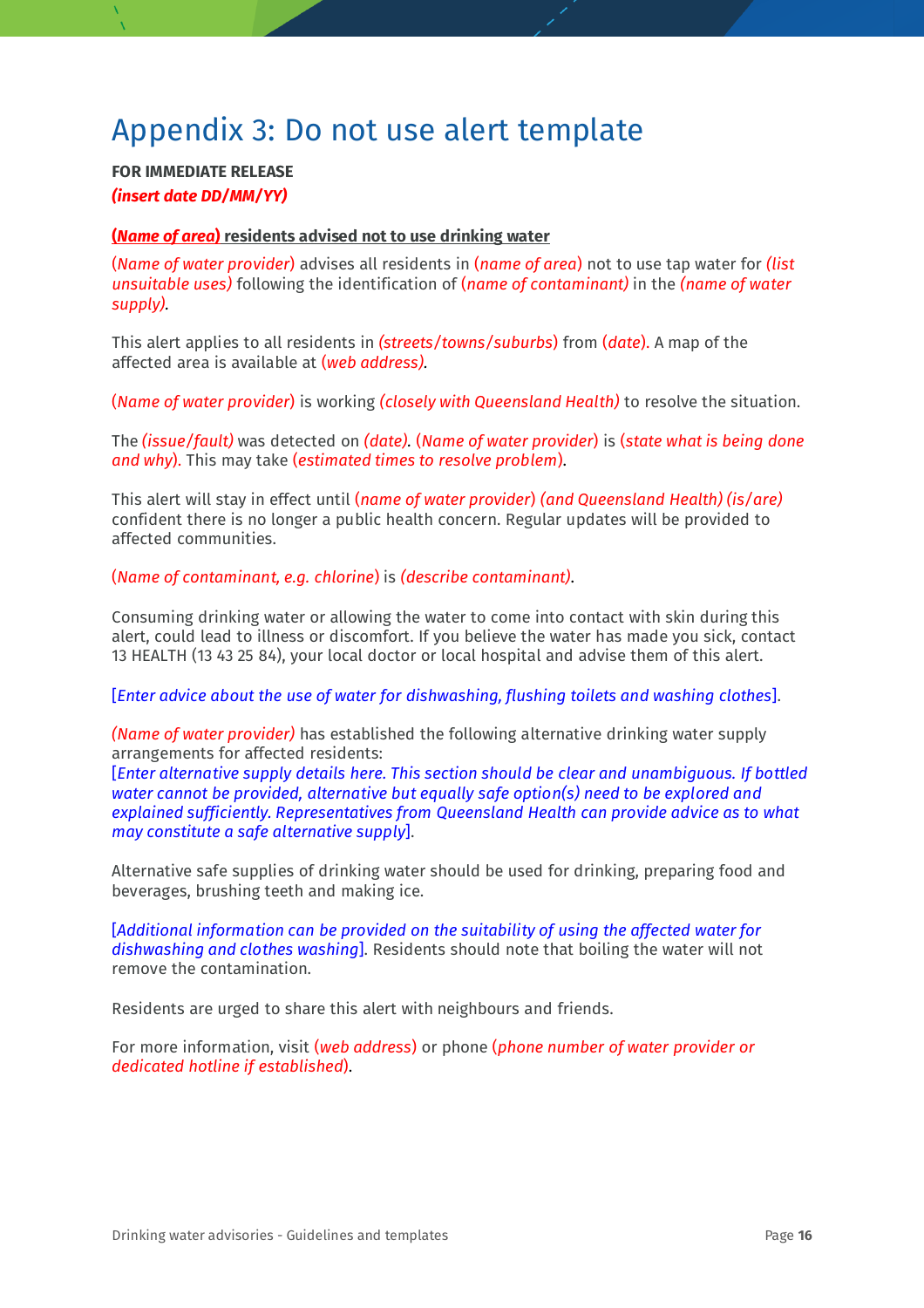### <span id="page-16-0"></span>Appendix 4: Lifting an alert template

#### **FOR IMMEDIATE RELEASE** *(insert date DD/MM/YY)*

#### **Drinking water alert lifted in (***name of area***)**

(*Name of water provider*) advises all residents in (*name of area*) that tap water used for drinking is now safe to consume*.*

This notice applies to all residents in *(streets/towns/suburbs*) from (*date*).

There is no longer a public health concern over the quality of drinking water, and it is now considered safe for all typical uses including drinking, preparing food and beverages, personal washing, dishwashing, laundry purposes and flushing toilets.

(*Name of water provider*) has worked *(closely with Queensland Health)* over *(time period)* to resolve the situation as quickly as possible. (*Describe corrective actions*) have been taken to protect the safety of the drinking water. *(Both organisations/name of water provider)* will continue to closely monitor the situation.

Residents should flush out affected water from the pipes in their home *(and disinfect inside and outside of taps, if flooded).*

Residents are asked to share this notice with neighbours and friends.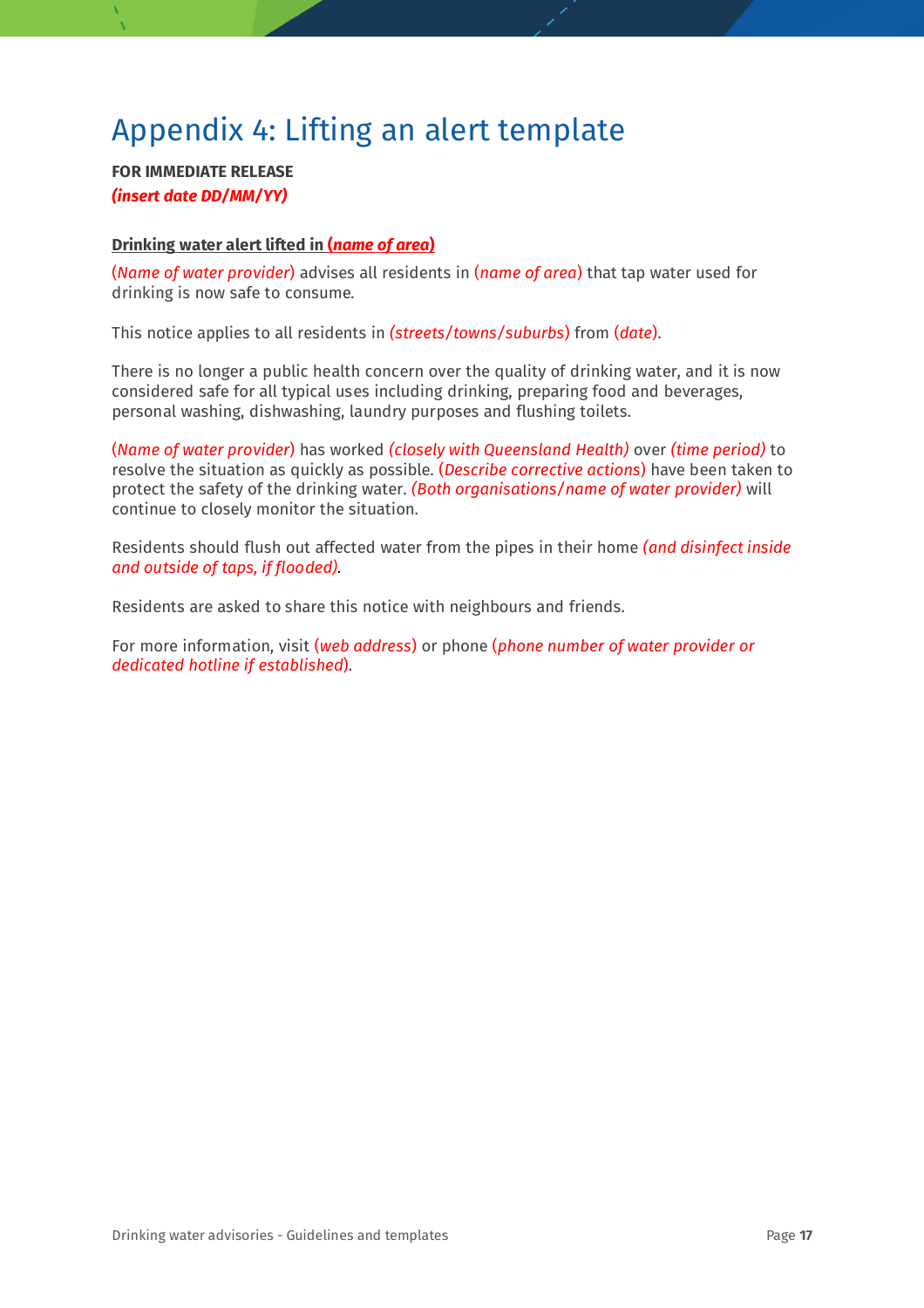### <span id="page-17-0"></span>Appendix 5: Low literacy boil water alert template

The following page contains a low literacy boil water alert template that may be used to assist the notification of drinking water advisories to people with additional communication needs (e.g. low literacy, limited English proficiency, cognitive disabilities etc.)

Drinking water advisories - Guidelines and templates **Page 18** Page 18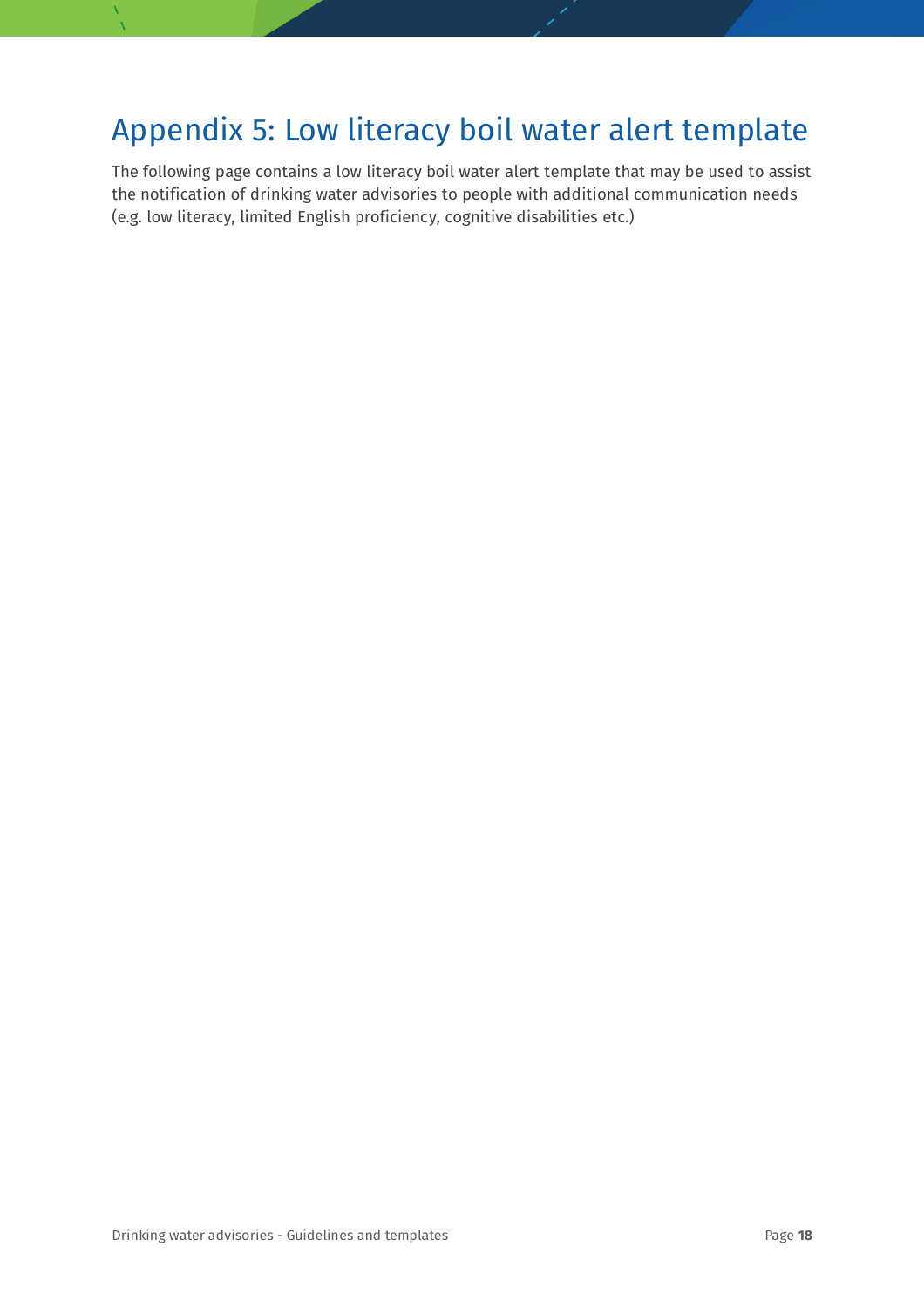## **Boil Water Alert** *(logo of drinking water service provider)*

#### *(Name of area affected)***'s drinking water is not safe at the moment. Boiling the water will make it safe to drink.**



**1.** Fill a kettle or pot with

**2.** Boil the water

#### water **When the water has been boiled and is cool, use it for:**

- drinking
- making baby formula
- making ice
- preparing and cooking food
- washing plates and cutlery
- brushing teeth
- sponge-bathing babies

**3.** Let the water cool



**4.** Store in a clean, covered container

#### **Tap water is still safe for:**

- showers and baths
- shaving
- flushing toilets
- washing clothes
- watering plants

You will be told when *(name of affected area)*'s drinking water is safe again. For more information, contact: *(name of drinking water service provider) (insert phone number) (insert website)*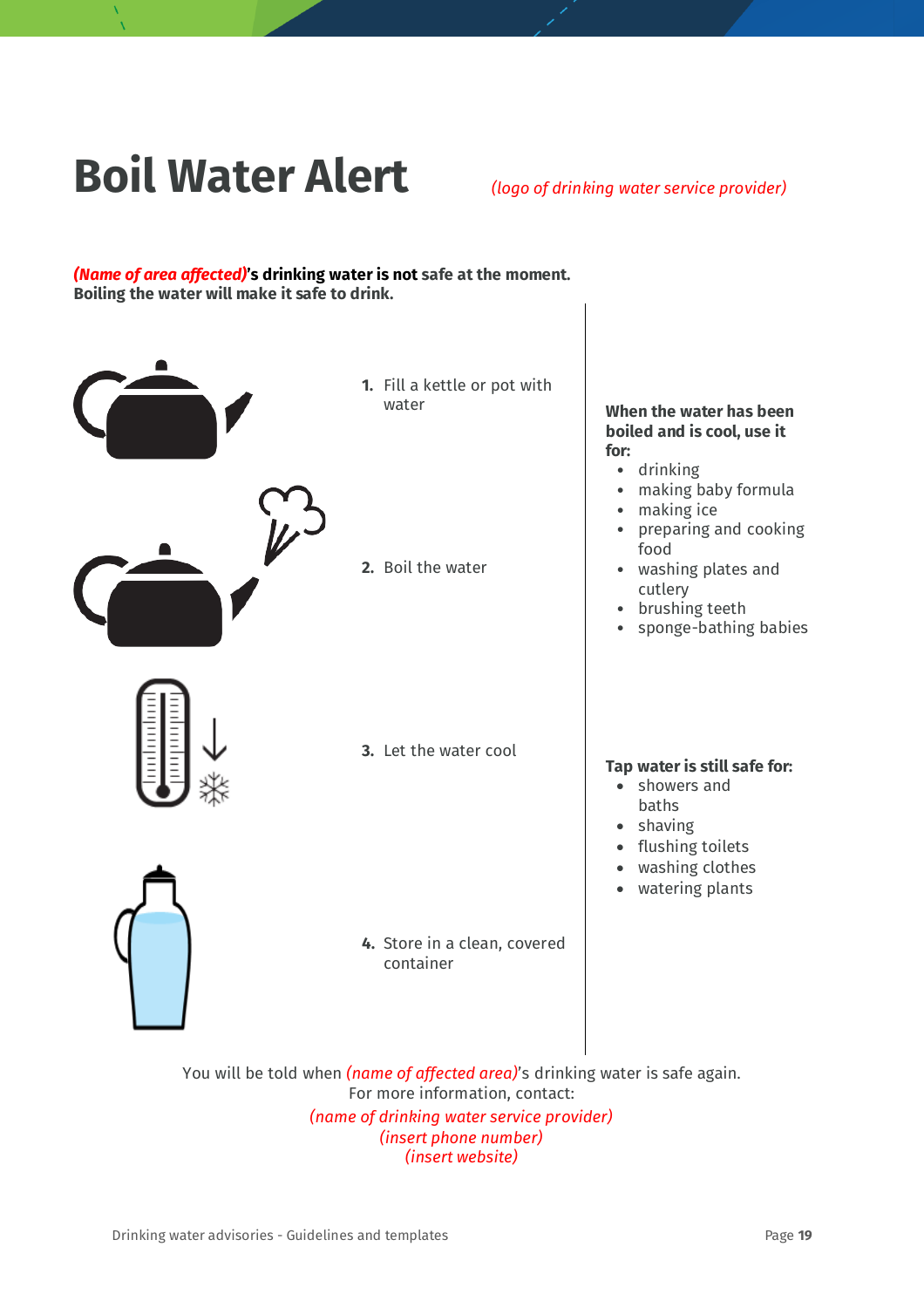### <span id="page-19-0"></span>Appendix 6: Frequently asked questions (FAQs)

### <span id="page-19-1"></span>Frequently asked questions for a boil water alert

NB. These questions and answers will need to be reviewed for each alert to ensure the information is relevant. Additional entries may be required.

| <b>General</b>                                               |                                                                                                                                                                                                                                                                                                                                                                                                                                                          |
|--------------------------------------------------------------|----------------------------------------------------------------------------------------------------------------------------------------------------------------------------------------------------------------------------------------------------------------------------------------------------------------------------------------------------------------------------------------------------------------------------------------------------------|
| What are people being<br>advised to do?                      | (Name of drinking water service provider) is advising all<br>residents in (name of area) to boil tap water following the<br>identification of (state reason for the alert) in the (name of<br>water supply) water supply.<br>Boiled water should be allowed to cool and be stored in a<br>clean, closed container. The water will remain safe in the<br>container.<br>Cooled boiled water should be used for:<br>drinking<br>cleaning teeth<br>$\bullet$ |
|                                                              | preparing and cooking food<br>$\bullet$                                                                                                                                                                                                                                                                                                                                                                                                                  |
|                                                              | washing raw foods such as fruit and vegetables<br>$\bullet$                                                                                                                                                                                                                                                                                                                                                                                              |
|                                                              | preparing beverages and making ice<br>$\bullet$                                                                                                                                                                                                                                                                                                                                                                                                          |
|                                                              | preparing baby formula, and<br>$\bullet$                                                                                                                                                                                                                                                                                                                                                                                                                 |
|                                                              | sponge-bathing infants.                                                                                                                                                                                                                                                                                                                                                                                                                                  |
|                                                              | You don't need to use cooled, boiled water for bathing<br>(other than sponge-bathing infants), washing dishes by<br>dishwasher or by hand, washing clothes or flushing the<br>toilet.<br>Avoid getting water in your mouth while showering.                                                                                                                                                                                                              |
| <b>Boiling water</b>                                         |                                                                                                                                                                                                                                                                                                                                                                                                                                                          |
| How do I boil my<br>water?                                   | Bring water to a rolling boil and allow the water to cool<br>before using it or storing it in a clean, closed container for<br>later use.<br>Kettles with automatic cut-off switches are suitable for<br>producing boiled water. Variable temperature kettles<br>should be set to boil.<br>Care should be taken when boiling water to avoid<br>scalding.                                                                                                 |
| How long do I have to<br>hold the water at<br>boiling point? | You just need to bring the water to a rolling boil. It doesn't<br>need to be held at boiling point for any specified period of<br>time.                                                                                                                                                                                                                                                                                                                  |
| Why do I have to boil<br>my water?                           | The safety of the (name of drinking water supply affected)<br>water supply has been compromised. Boiling the water<br>will make it safe to consume.                                                                                                                                                                                                                                                                                                      |
| Should I use bottled<br>water?                               | You may choose to use bottled water if it is available.                                                                                                                                                                                                                                                                                                                                                                                                  |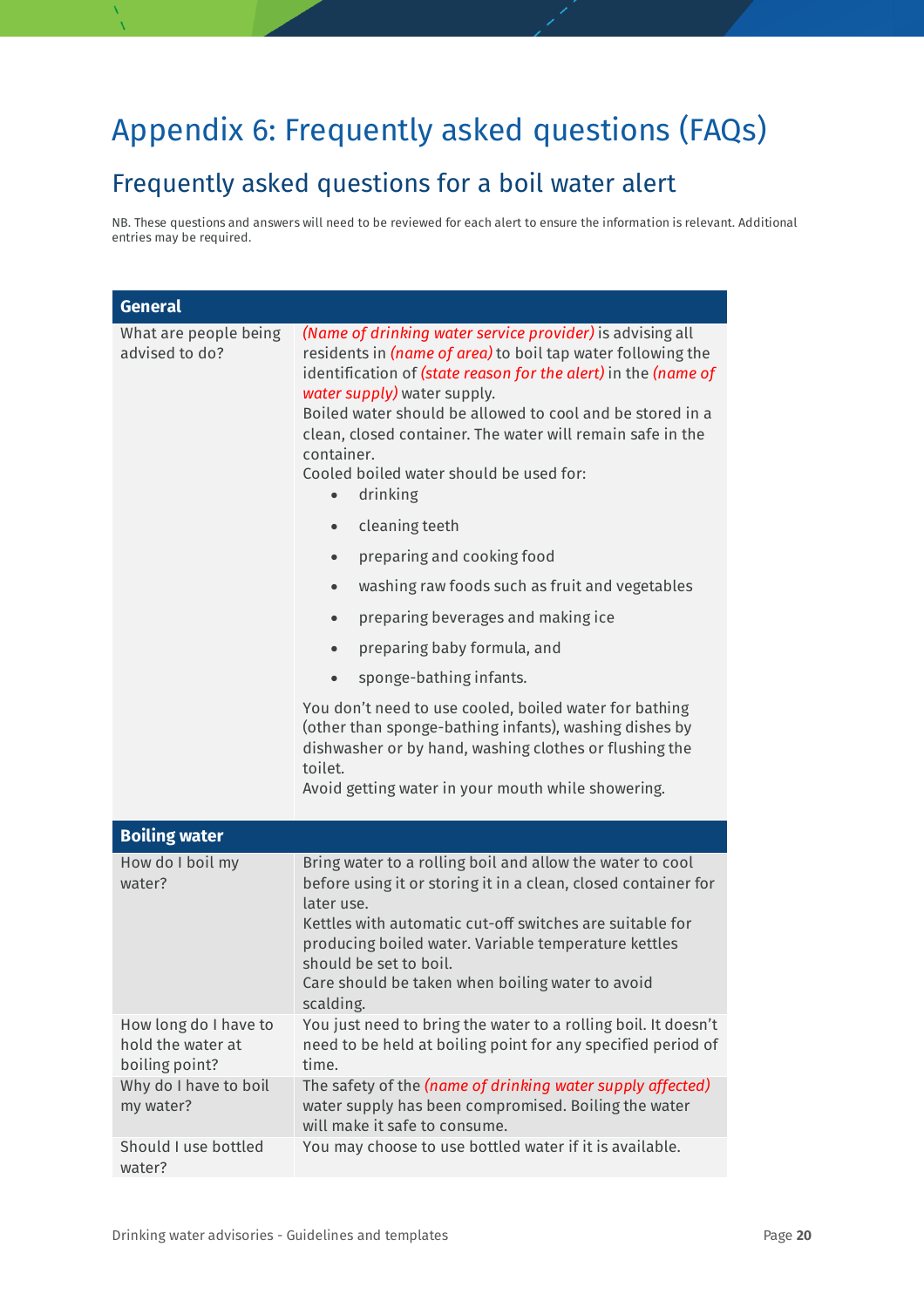| <b>Food and beverages</b>                                                                                                               |                                                                                                                                                                                                                                                                                                                                                                                                                                                                    |
|-----------------------------------------------------------------------------------------------------------------------------------------|--------------------------------------------------------------------------------------------------------------------------------------------------------------------------------------------------------------------------------------------------------------------------------------------------------------------------------------------------------------------------------------------------------------------------------------------------------------------|
| Can I use my coffee<br>maker, ice machine, or<br>water dispenser?                                                                       | Do not use water from any appliance connected to your<br>home plumbing.<br>This includes your coffee machine if it is plumbed in and<br>any water or ice dispensers in your refrigerator/freezer.<br>Although these appliances may have built in filters, most<br>do not remove or kill bacteria or viruses.<br>Use boiled or bottled water to make coffee and ice.<br>When the boil water alert is lifted, consult the owner's<br>manual and sanitise appliances. |
| What about ice?                                                                                                                         | Do not use ice from ice trays, ice dispensers, or ice<br>makers.<br>Throw out all ice made with tap water.<br>Make new ice with boiled or bottled water.                                                                                                                                                                                                                                                                                                           |
| What should I do about<br>preparing food and<br>beverages? How<br>should I wash fruit,<br>vegetables, and food<br>preparation surfaces? | Wash fruits and vegetables with cooled, boiled water or<br>bottled water.<br>Bring water to a rolling boil before adding to food to cook.<br>Use boiled water when preparing drinks such as tea and<br>coffee.<br>Use cooled boiled water when preparing drinks, such<br>cordials.<br>Wash food preparation surfaces with cooled boiled water.                                                                                                                     |
| What should I do about<br>feeding my baby?                                                                                              | If you are breastfeeding, continue as normal.<br>If breastfeeding is not an option:<br>Use ready-to-use formula, if possible.<br>Prepare powdered or concentrated formula with bottled<br>water. Use cooled boiled water if you do not have bottled<br>water.<br>Wash and sterilise bottles and teats using cooled boiled<br>water or bottled water before use.                                                                                                    |
| How do I wash dishes<br>during this time?                                                                                               | Dishes should be washed in a dishwasher or in hot soapy<br>water and left to air-dry completely before being used<br>again.                                                                                                                                                                                                                                                                                                                                        |
| <b>Health</b>                                                                                                                           |                                                                                                                                                                                                                                                                                                                                                                                                                                                                    |
| I have already drunk<br>the water. Will I get<br>sick?                                                                                  | Most people who drink this water will not get sick.<br>If you do get sick, the symptoms are typically similar to<br>food poisoning:<br>nausea<br>diarrhoea                                                                                                                                                                                                                                                                                                         |
|                                                                                                                                         | cramps<br>possibly a mild fever.                                                                                                                                                                                                                                                                                                                                                                                                                                   |
|                                                                                                                                         | People most at risk of complications include the elderly,<br>the very young, or those with weak immune systems. If you<br>believe the water has made you sick, contact 13 HEALTH<br>(13 43 25 84) or consult your local doctor and advise them<br>of this alert.                                                                                                                                                                                                   |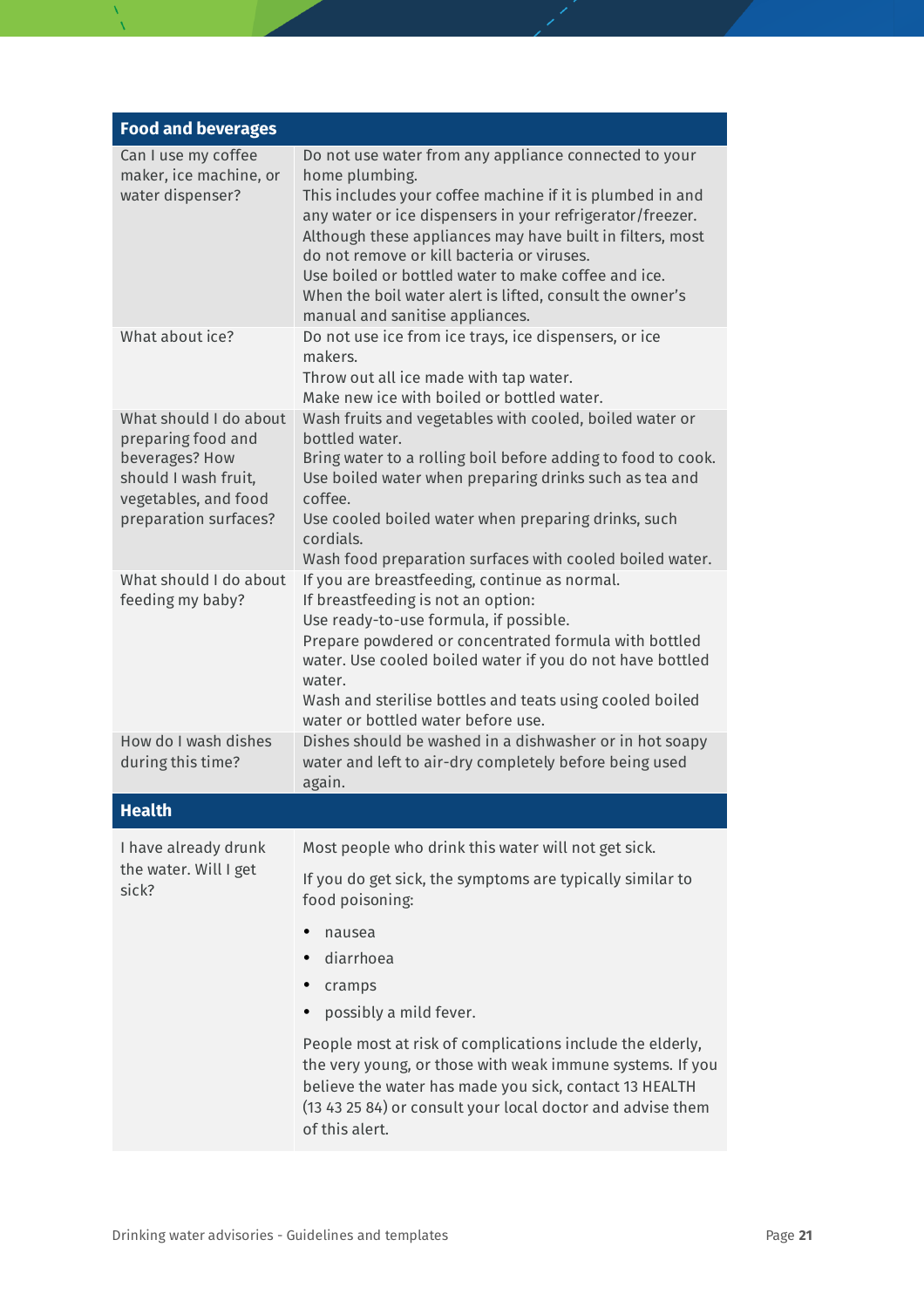| What should I do if I<br>have symptoms?                                              | The most important thing to do is avoid dehydration.<br>Drink plenty of safe fluids and avoid drinks such as<br>alcohol, soft drinks, and drinks that contain caffeine, like<br>energy drinks, coffee and tea.                                          |
|--------------------------------------------------------------------------------------|---------------------------------------------------------------------------------------------------------------------------------------------------------------------------------------------------------------------------------------------------------|
|                                                                                      | If you are concerned about your health or the health of a<br>family member, contact 13 HEALTH (13 43 25 84) or your<br>local doctor and advise them of this boil water alert.                                                                           |
| <b>Hygiene</b>                                                                       |                                                                                                                                                                                                                                                         |
| Can I use tap water to<br>brush my teeth?                                            | No. Do not use tap water to brush your teeth. Use cooled<br>boiled water or bottled water.                                                                                                                                                              |
| Is it safe to take a<br>shower or bath?                                              | Yes, it is safe to take a bath or shower, but be careful not<br>to swallow any water.                                                                                                                                                                   |
|                                                                                      | Consideration should be given to sponge-bathing young<br>children and infants to ensure they don't swallow any<br>water.                                                                                                                                |
|                                                                                      | Cover any wounds with a waterproof dressing.                                                                                                                                                                                                            |
| What about shaving?                                                                  | Yes, you can shave as usual.                                                                                                                                                                                                                            |
| What about doing<br>laundry?                                                         | Yes, it is safe to do laundry as usual.                                                                                                                                                                                                                 |
| <b>Other common questions</b>                                                        |                                                                                                                                                                                                                                                         |
| Do I need to boil water<br>for my pets?                                              | You can boil water for pets as a precaution but it is best to<br>check with your vet about the health of your pets.                                                                                                                                     |
| Could my swimming<br>pool be contaminated<br>if I've topped it up with<br>tap water? | Pools are safe to continue using as normal provided they<br>are appropriately maintained and chlorine levels are<br>good. DWSP to consult Queensland Health for specific<br>advice if the drinking water has been contaminated with<br>Cryptosporidium] |
| Is it safe for my<br>children to play with<br>the hose or in the<br>paddling pool?   | As a precaution, it is recommended that children avoid<br>this activity until the boil water alert has been lifted.                                                                                                                                     |
| Is it safe to water my<br>vegetable garden with<br>tap water?                        | Yes, it is safe to water your garden, including vegetables,<br>herbs, and fruit trees with unboiled water. However, it is<br>recommended that you to wash raw foods with cooled<br>boiled water before eating.                                          |
| Can I drink the<br>rainwater from my                                                 | Roof-harvested rainwater can contain disease-causing<br>microorganisms that pose a risk to health.                                                                                                                                                      |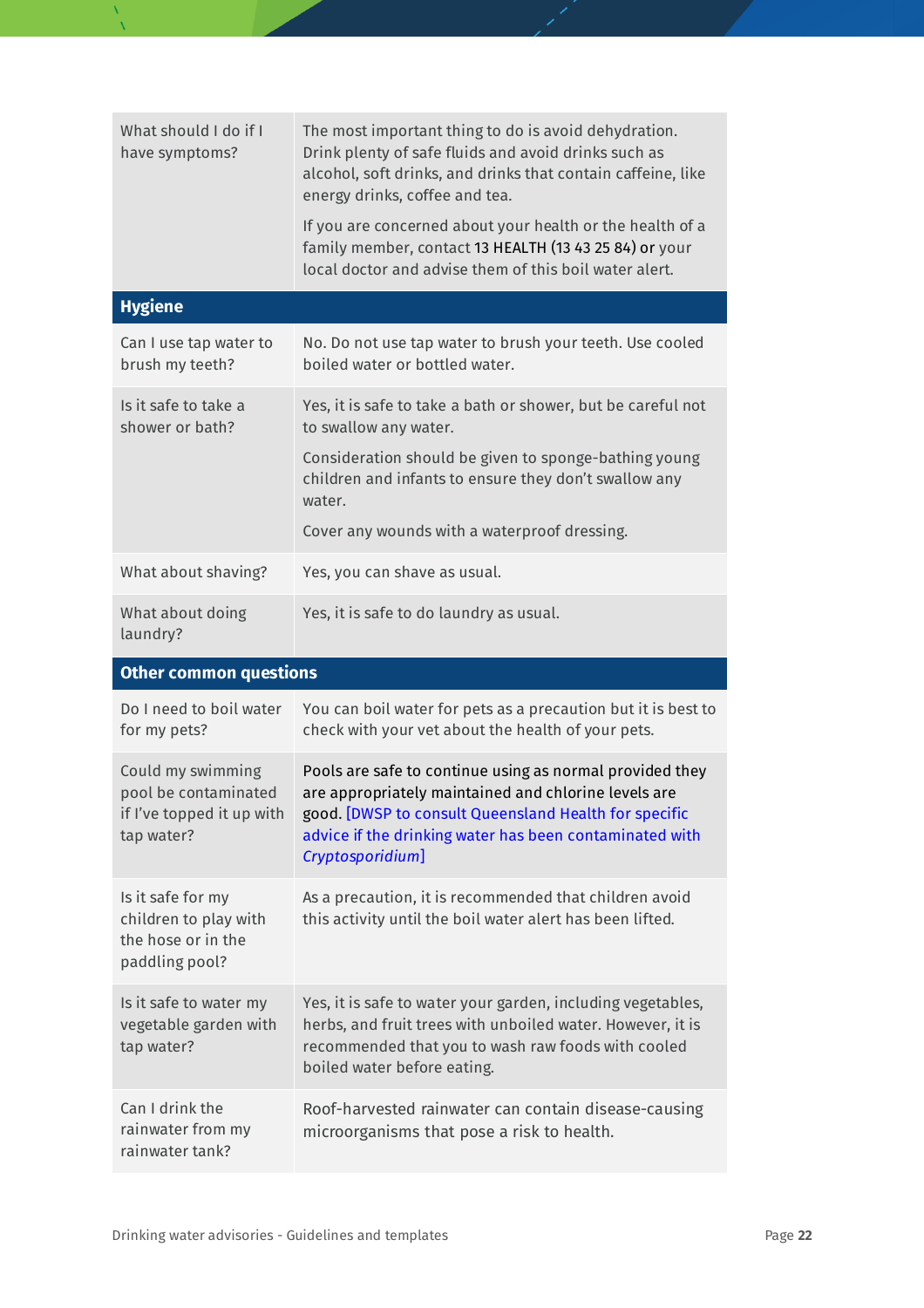|                                              | If you choose to use rainwater, you should boil it and<br>allow it to cool before consuming.                                                                                                                                                                                                                    |
|----------------------------------------------|-----------------------------------------------------------------------------------------------------------------------------------------------------------------------------------------------------------------------------------------------------------------------------------------------------------------|
| E.coli                                       |                                                                                                                                                                                                                                                                                                                 |
| What is E. coli?                             | Escherichia coli (E. coli) are bacteria that are found in high<br>numbers in the faeces of warm-blooded animals. Though<br>most types of E. coli do not cause disease, the presence of<br>E. coli in water indicates faecal contamination has<br>occurred and disease-causing microorganisms may be<br>present. |
| Why is drinking water<br>tested for E. coli? | All drinking water service providers are required to test for<br>E. coli.<br>The results from these tests provide important<br>information on the microbial safety of water being<br>supplied.                                                                                                                  |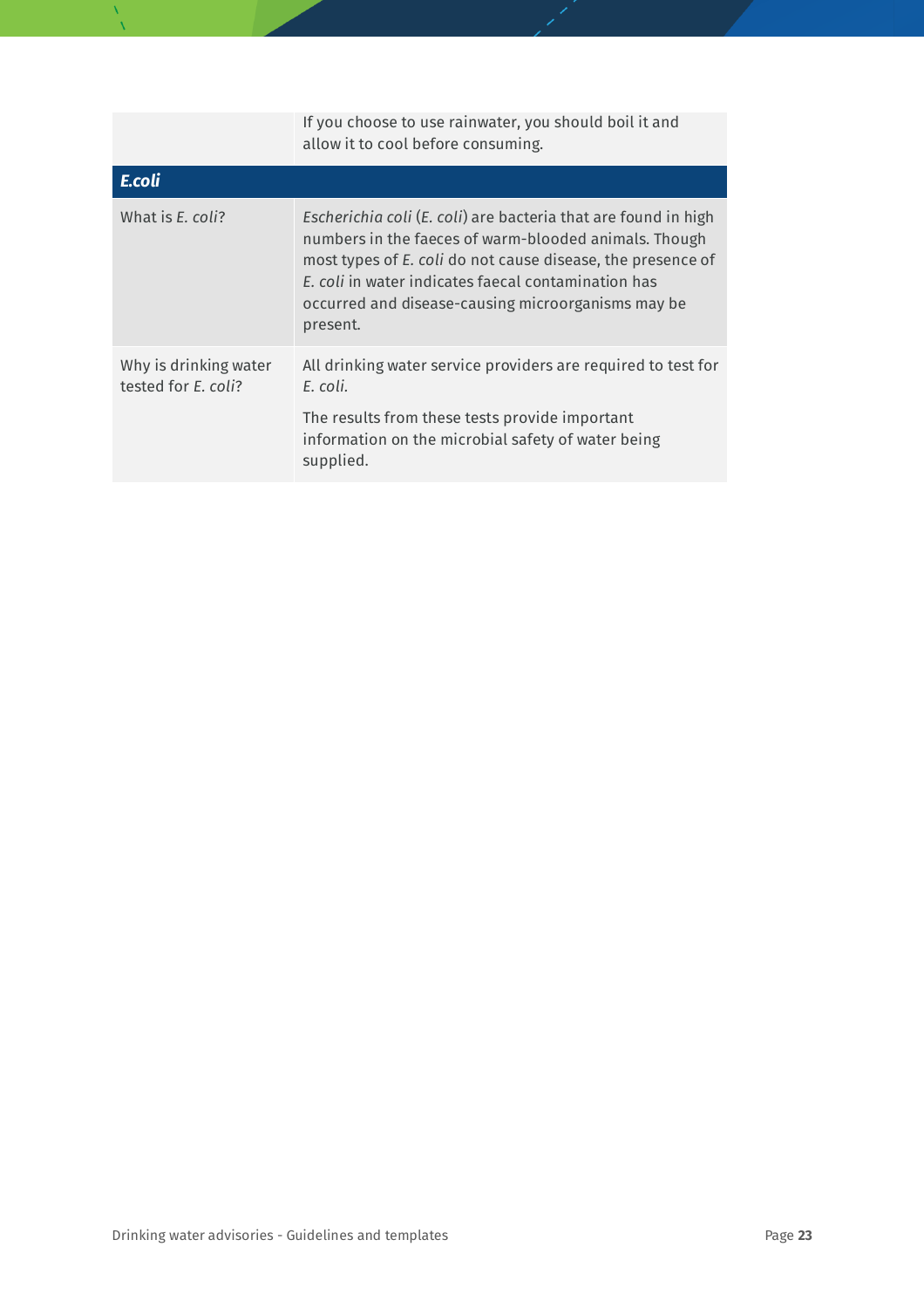### <span id="page-23-0"></span>Frequently asked questions for a do not consume alert

NB. these questions and answers will need to be reviewed for each alert to ensure the information is relevant. Additional entries may be required.

| <b>General</b>                                                                    |                                                                                                                                                                                                                                                                                                                                                                                                                                                                                                                                                                                                                                                                                                                                                                                                                                                                                                                                                                                 |
|-----------------------------------------------------------------------------------|---------------------------------------------------------------------------------------------------------------------------------------------------------------------------------------------------------------------------------------------------------------------------------------------------------------------------------------------------------------------------------------------------------------------------------------------------------------------------------------------------------------------------------------------------------------------------------------------------------------------------------------------------------------------------------------------------------------------------------------------------------------------------------------------------------------------------------------------------------------------------------------------------------------------------------------------------------------------------------|
| What are people being<br>advised to do?                                           | (Name of drinking water service provider) is advising all<br>residents in (name of area) not to consume tap water<br>following the identification of (state reason for the alert)<br>in the (name of water supply) water supply.<br>Consuming the tap water during this alert could lead to<br>illness.<br>(Name of water provider) has made arrangements for an<br>alternative supply of drinking water to be provided to<br>affected residents:<br>[Enter alternative supply details here].<br>This supply of safe drinking water should be used for:<br>drinking<br>$\bullet$<br>cleaning teeth<br>$\bullet$<br>preparing and cooking food<br>$\bullet$<br>washing raw foods such as fruit and vegetables<br>$\bullet$<br>preparing beverages and making ice<br>$\bullet$<br>preparing baby formula, and<br>$\bullet$<br>sponge-bathing infants.<br>$\bullet$<br>Residents should note that boiling the water will not<br>remove the contamination present in the tap water. |
| <b>Boiling water</b>                                                              |                                                                                                                                                                                                                                                                                                                                                                                                                                                                                                                                                                                                                                                                                                                                                                                                                                                                                                                                                                                 |
| Will boiling my water<br>make it safe to drink?<br>Should I use bottled<br>water? | No, boiling your water may actually increase the<br>concentration of contamination.<br>You may choose to use bottled water if it is available.                                                                                                                                                                                                                                                                                                                                                                                                                                                                                                                                                                                                                                                                                                                                                                                                                                  |
| <b>Food and beverages</b>                                                         |                                                                                                                                                                                                                                                                                                                                                                                                                                                                                                                                                                                                                                                                                                                                                                                                                                                                                                                                                                                 |
| Can I use my coffee<br>maker, ice machine, or<br>water dispenser?                 | Do not use water from any appliance connected to your<br>home plumbing.<br>This includes your coffee machine if it is plumbed in and<br>any water or ice dispensers in your refrigerator/freezer.<br>Although these appliances may have built in filters, most<br>do not remove chemicals effectively.<br>Use a safe alternative supply of drinking water to make<br>coffee and ice.<br>When the do not consume alert is lifted, consult the<br>owner's manual and flush appliances with tap water.                                                                                                                                                                                                                                                                                                                                                                                                                                                                             |
| What about ice?                                                                   | Do not use ice from ice trays, ice dispensers or ice makers.<br>Throw out all ice made with tap water.<br>Make new ice with a safe alternative supply of drinking<br>water.                                                                                                                                                                                                                                                                                                                                                                                                                                                                                                                                                                                                                                                                                                                                                                                                     |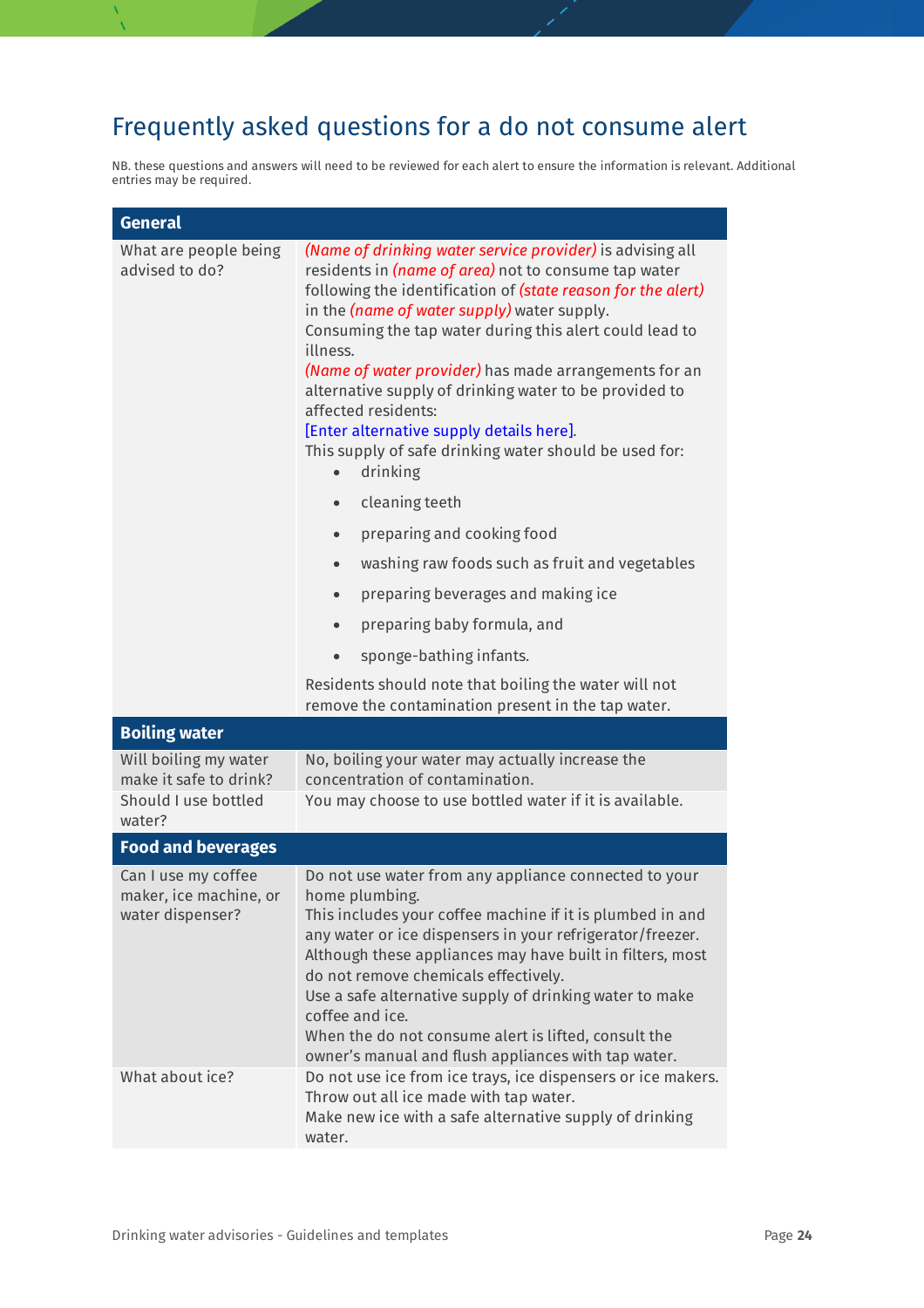| What should I do about<br>preparing food and<br>beverages? How should<br>I wash fruit, vegetables,<br>and food preparation<br>surfaces? | Wash fruits and vegetables with a safe alternative supply<br>of drinking water.<br>Use a safe alternative supply of drinking water when<br>preparing drinks, such as coffee, tea, and cordial.<br>Wash food preparation surfaces with a safe alternative<br>supply of drinking water.                           |
|-----------------------------------------------------------------------------------------------------------------------------------------|-----------------------------------------------------------------------------------------------------------------------------------------------------------------------------------------------------------------------------------------------------------------------------------------------------------------|
| What should I do about<br>feeding my baby?                                                                                              | If you are breastfeeding, continue as normal.<br>If breastfeeding is not an option:<br>Use ready-to-use formula, if possible.<br>Prepare powdered or concentrated formula with a safe<br>alternative supply of drinking water.<br>Wash and sterilise bottles in a safe alternative supply of<br>drinking water. |
| How do I wash my                                                                                                                        | [This will depend on the contaminant - DWSP should                                                                                                                                                                                                                                                              |
| dishes?                                                                                                                                 | obtain specific advice from Queensland Health]                                                                                                                                                                                                                                                                  |
| <b>Health</b>                                                                                                                           |                                                                                                                                                                                                                                                                                                                 |
| What should I do if I<br>have symptoms?                                                                                                 | Consumption of affected water could lead to <i>[list of</i><br>symptoms should be obtained from Queensland Health].<br>If you are concerned, contact 13 HEALTH (13 43 25 84) or<br>consult your local doctor and advise them of this alert.                                                                     |
| <b>Hygiene</b>                                                                                                                          |                                                                                                                                                                                                                                                                                                                 |
| Can I use tap water to<br>brush my teeth?                                                                                               | No. Do not use tap water to brush your teeth. Use a safe<br>alternative supply of drinking water.                                                                                                                                                                                                               |
| Is it safe to take a<br>shower or bath?                                                                                                 | Yes, it is safe to take a bath or shower, but be careful not<br>to swallow any water.<br>Consideration should be given to sponge-bathing young<br>children and infants to ensure they don't swallow any<br>water.                                                                                               |
| What about shaving?                                                                                                                     | Cover any wounds with a waterproof dressing.<br>Yes, you can shave as usual.                                                                                                                                                                                                                                    |
| What about doing<br>laundry?                                                                                                            | Yes, it is safe to do laundry as usual.                                                                                                                                                                                                                                                                         |
| <b>Other common questions</b>                                                                                                           |                                                                                                                                                                                                                                                                                                                 |
| What about water for<br>my pets?                                                                                                        | [This will depend on the contaminant - DWSP should<br>obtain specific advice from Queensland Health]                                                                                                                                                                                                            |
| Could my swimming<br>pool be contaminated<br>if I've topped it up with<br>tap water?                                                    | [This will depend on the contaminant - DWSP should<br>obtain specific advice from Queensland Health]                                                                                                                                                                                                            |
| Is it safe for my<br>children to play with<br>the hose or in the<br>paddling pool?                                                      | As a precaution, it is recommended that children avoid<br>this activity until the boil water alert has been lifted.                                                                                                                                                                                             |
| Is it safe to water my<br>vegetable garden with<br>tap water?                                                                           | [This will depend on the contaminant – DWSP should<br>obtain specific advice from Queensland Health]                                                                                                                                                                                                            |
| Can I drink the<br>rainwater from my<br>rainwater tank?                                                                                 | Roof-harvested rainwater can contain disease-causing<br>microorganisms that pose a risk to health.<br>If you choose to use rainwater, you should boil it and<br>allow it to cool before consuming.                                                                                                              |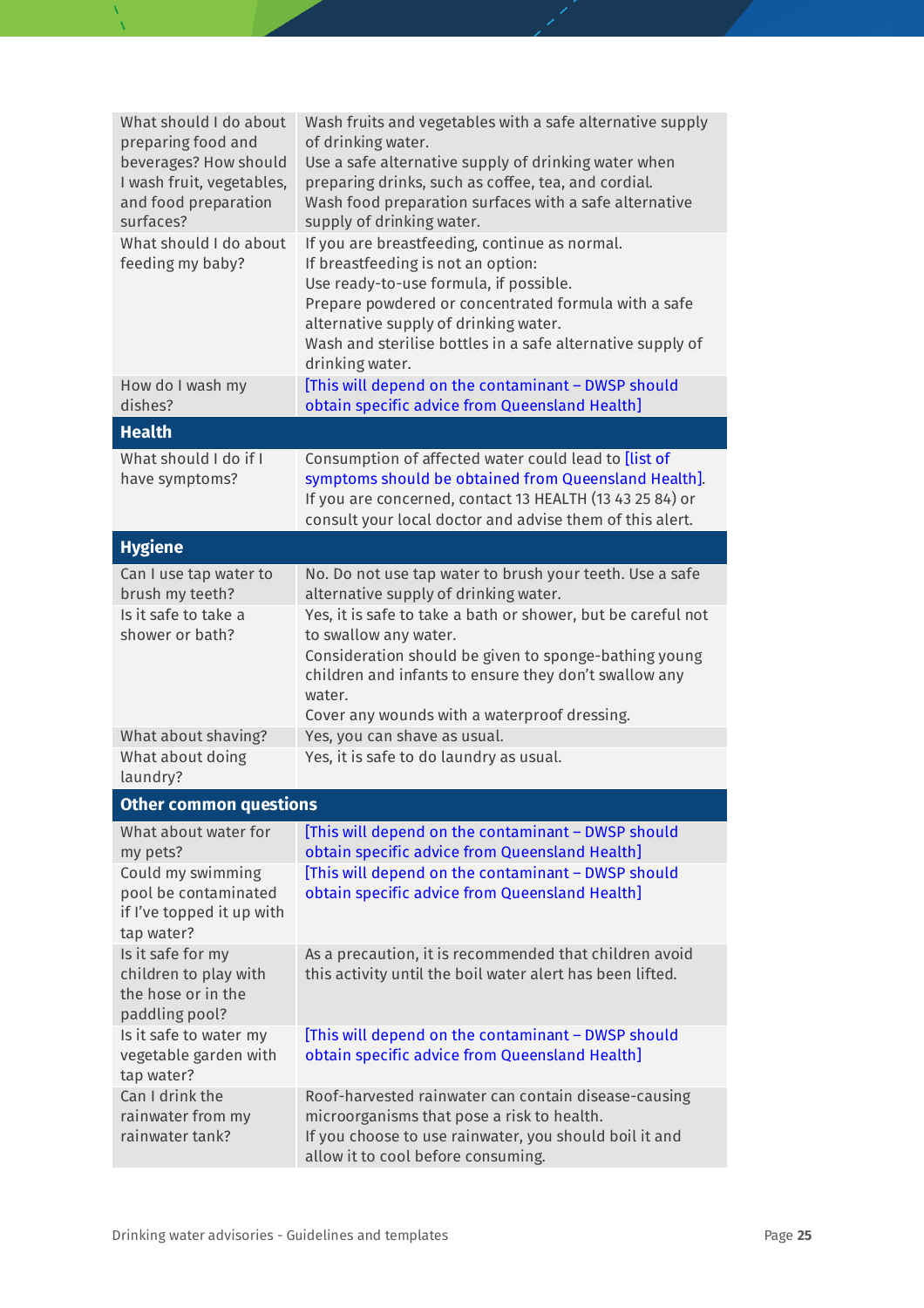### <span id="page-25-0"></span>Frequently asked questions for lifting an alert

| <b>General</b>                                  |                                                                                                                                                                                                                                                                                                                                                                                                                                                                                                                                                                                                                                                                            |
|-------------------------------------------------|----------------------------------------------------------------------------------------------------------------------------------------------------------------------------------------------------------------------------------------------------------------------------------------------------------------------------------------------------------------------------------------------------------------------------------------------------------------------------------------------------------------------------------------------------------------------------------------------------------------------------------------------------------------------------|
| Is the local drinking<br>water now safe to use? | (Name of drinking water service provider) advises all residents in<br>(name of area) that tap water is safe to consume again.<br>There is no longer a public health concern over the quality of<br>drinking water, and it is now considered safe for all typical uses<br>including drinking, preparation of food and beverages, personal<br>washing, dishwashing, laundry purposes and flushing toilets.<br>Residents should flush out affected water from the pipes in their<br>home (and disinfect inside and outside of taps if flooded).<br>For more information visit (web address) or phone (phone number of<br>water provider or dedicated hotline if established). |